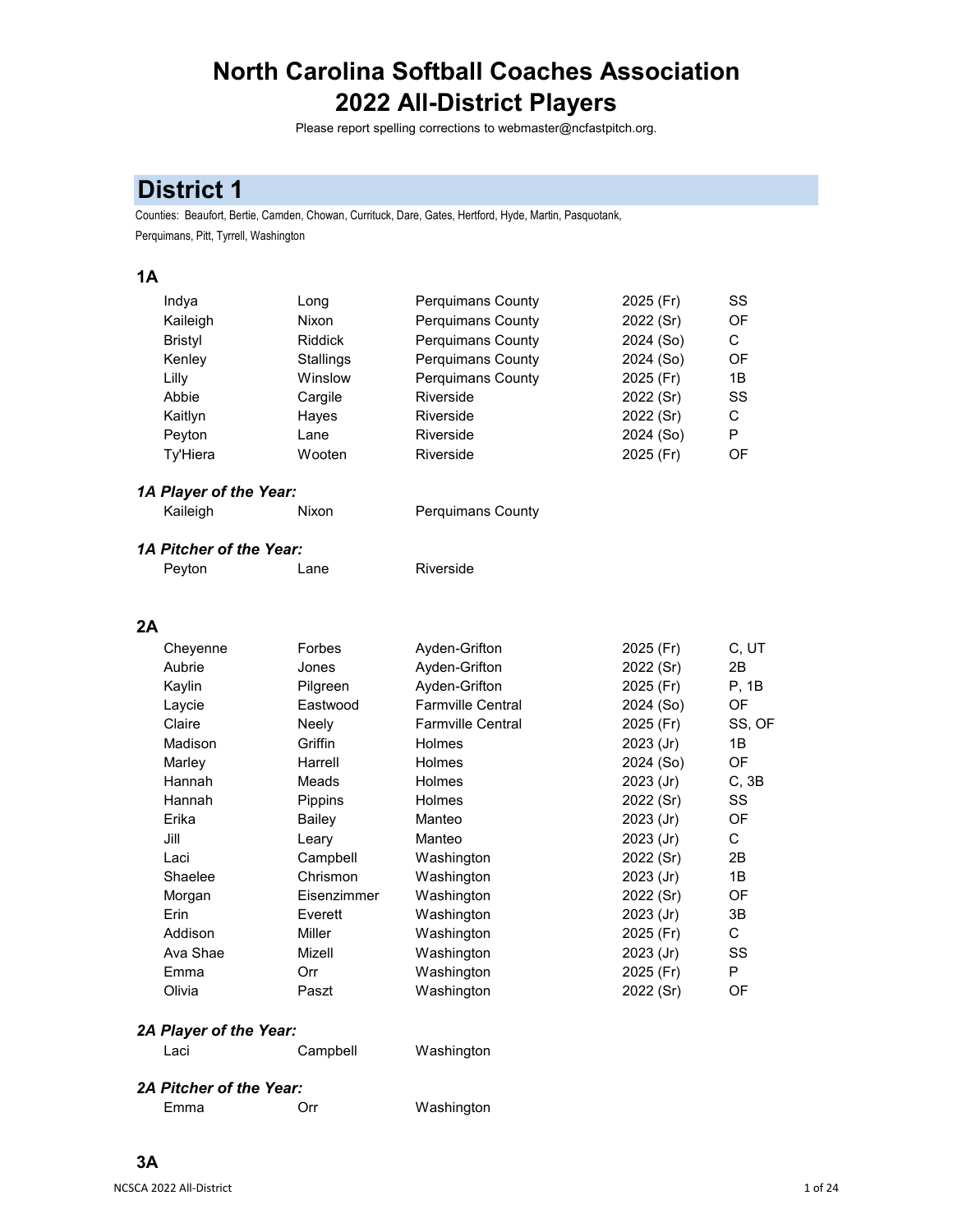|    | Candice                 | <b>Brown</b>    | <b>First Flight</b> | 2024 (So)   | SS     |
|----|-------------------------|-----------------|---------------------|-------------|--------|
|    | Laney                   | Dexter          | <b>First Flight</b> | $2023$ (Jr) | 1B     |
|    | Emma                    | <b>Richards</b> | <b>First Flight</b> | 2022 (Sr)   | P      |
|    |                         |                 |                     |             |        |
|    | 3A Player of the Year:  |                 |                     |             |        |
|    | Laney                   | Dexter          | <b>First Flight</b> |             |        |
|    | 3A Pitcher of the Year: |                 |                     |             |        |
|    | Emma                    | <b>Richards</b> | <b>First Flight</b> |             |        |
|    |                         |                 |                     |             |        |
| 4A |                         |                 |                     |             |        |
|    | Emma                    | Adams           | D.H. Conley         | 2022 (Sr)   | P, 1B  |
|    | Olivia                  | Hadnott         | D.H. Conley         | 2024 (So)   | P, OF  |
|    | Trinity                 | <b>Nichols</b>  | D.H. Conley         | 2022 (Sr)   | SS     |
|    | Anna                    | Sawyer          | D.H. Conley         | 2022 (Sr)   | OF     |
|    | Riley                   | Trueblood       | D.H. Conley         | 2023 (Jr)   | 1B, OF |
|    | 4A Player of the Year:  |                 |                     |             |        |
|    | Anna                    | Sawyer          | D.H. Conley         |             |        |
|    | 4A Pitcher of the Year: |                 |                     |             |        |
|    | Emma                    | Adams           | D.H. Conley         |             |        |

# **District 2**

Counties: Brunswick, Carteret, Craven, Duplin, Greene, Jones, Lenoir, New Hanover, Onslow, Pamlico, Pender, Samson, Wayne

#### **2A**

| Anna        | Gillikin         | East Carteret | 2022 (Sr)   | P. OF     |
|-------------|------------------|---------------|-------------|-----------|
| Ashlyn      | Guthrie          | East Carteret | 2022 (Sr)   | 1B, OF    |
| Summer      | <b>Nelsen</b>    | East Carteret | 2022 (Sr)   | P, 1B     |
| Anna Morgan | Armstrong        | James Kenan   | 2024 (So)   | P, 3B     |
| Emma Haze   | Avent            | James Kenan   | 2022 (Sr)   | 3B, OF    |
| Emily Anne  | <b>Barnette</b>  | James Kenan   | 2022 (Sr)   | SS        |
| Rachel      | <b>Blanchard</b> | James Kenan   | 2022 (Sr)   | C, 3B     |
| Mary Grace  | Beyer            | South Lenoir  | $2023$ (Jr) | SS        |
| Rebekah     | Howard           | South Lenoir  | 2022 (Sr)   | P         |
| Gracie      | Howard           | South Lenoir  | $2023$ (Jr) | 3B        |
| Macy        | Sanderson        | South Lenoir  | 2022 (Sr)   | C         |
| Makayla     | Sasnett          | South Lenoir  | $2023$ (Jr) | 2B        |
| Kiley       | Smith            | South Lenoir  | 2024 (So)   | <b>OF</b> |
| Callie      | Tyndall          | South Lenoir  | 2025 (Fr)   | 1B        |
| Sarah       | <b>Hess</b>      | Spring Creek  | 2025 (Fr)   | SS        |
| Emily       | Williams         | Spring Creek  | 2024 (So)   | P         |
| Anna Kieth  | Sullivan         | West Carteret | 2022 (Sr)   | 1B        |
| Ronnetta    | Gurley           | West Craven   | 2024 (So)   | P         |
|             |                  |               |             |           |

# *2A Player of the Year*

Mary Grace Beyer South Lenoir

## *2A Pitcher of the Year*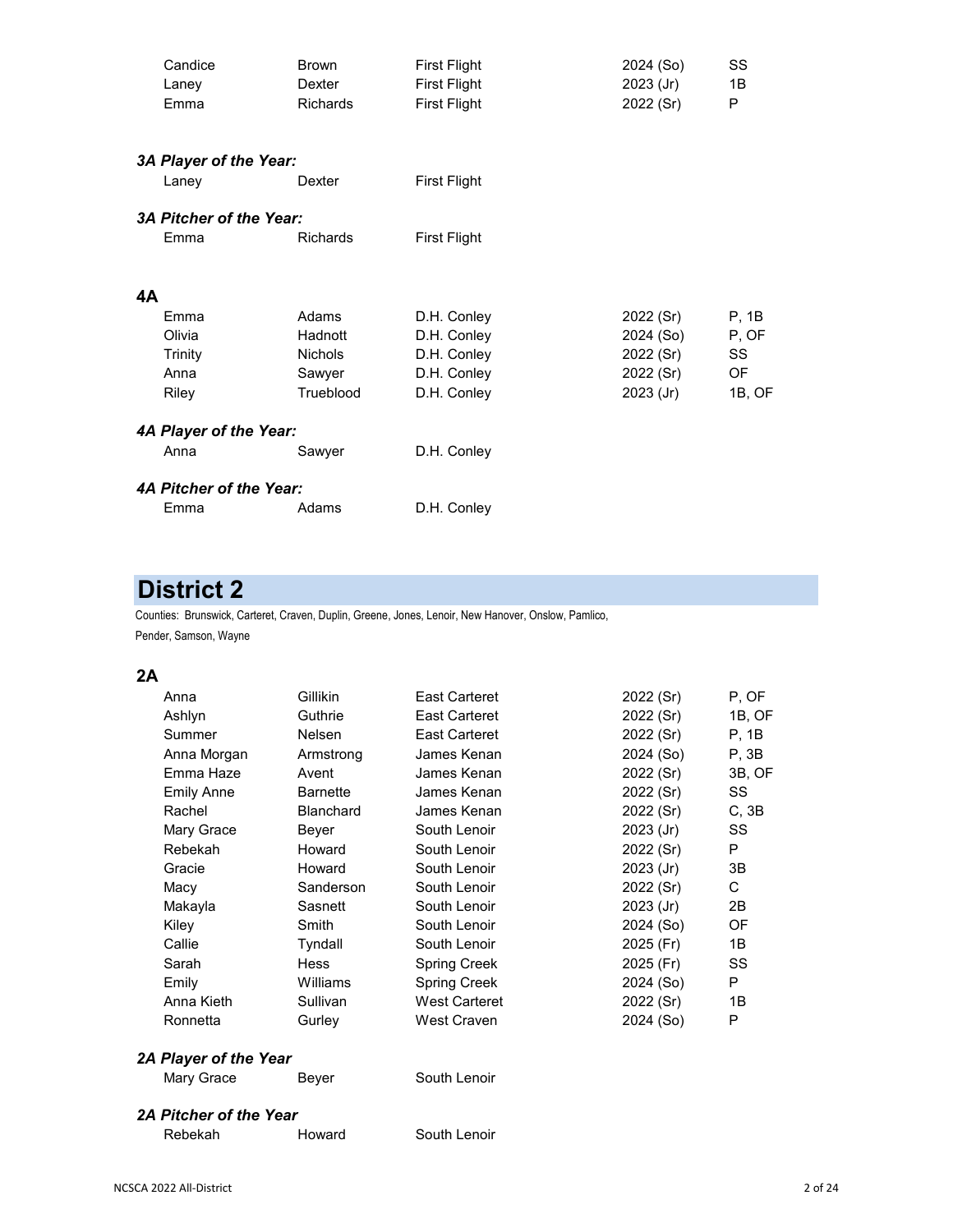# **3A**

|                       | Rascoe     | North Brunswick      |             | <b>OF</b> |
|-----------------------|------------|----------------------|-------------|-----------|
| Jayda                 |            |                      | 2022 (Sr)   |           |
| Haven                 | Wittkofsky | North Brunswick      | $2023$ (Jr) | 3B        |
| Victoria              | Dennis     | <b>Richlands</b>     | $2023$ (Jr) | P. 2B. SS |
| Mackenzie             | Goin       | <b>Richlands</b>     | 2025 (Fr)   | P, 1B     |
| Jocelyn               | Powell     | <b>Richlands</b>     | 2022 (Sr)   | 3B        |
| Reagan                | Stapleton  | <b>Richlands</b>     | 2024 (So)   | <b>OF</b> |
| Kaydin                | Williams   | <b>Richlands</b>     | 2022 (Sr)   | C, 1B, OF |
| Kina                  | Davis      | South Brunswick      | 2025 (Fr)   | P.SS      |
| Peyton                | Eckert     | Swansboro            | $2023$ (Jr) | P         |
| Arianna               | Hoffman    | Swansboro            | 2024 (So)   | 3B        |
| Tara                  | Lepore     | Swansboro            | 2022 (Sr)   | 2B        |
| Camdyn                | Peck       | Swansboro            | 2022 (Sr)   | P         |
| Hydee                 | Kugler     | <b>West Carteret</b> | $2023$ (Jr) | SS        |
| Kiersten              | Margoupis  | <b>West Carteret</b> | 2022 (Sr)   | P         |
| Hannah                | Moseley    | <b>West Carteret</b> | 2022 (Sr)   | OF        |
| Zoe                   | Sabourin   | <b>West Carteret</b> | 2024 (So)   | C         |
| 3A Player of the Year |            |                      |             |           |
| Jocelyn               | Powell     | <b>Richlands</b>     |             |           |
|                       |            |                      |             |           |

#### *3A Pitcher of the Year*

| Goin<br>Mackenzie |
|-------------------|
|                   |

# **4A**

| Makenna  | Carter        | Ashley   | 2023 (Jr) | С      |
|----------|---------------|----------|-----------|--------|
| Madyson  | Daughtry      | Ashley   | 2022 (Sr) | 2B     |
| Sydney   | Ciamillo      | Hoggard  | 2023 (Jr) | SS     |
| Gracie   | Mabrey        | Hoggard  | 2024 (So) | 2B     |
| Isabelle | Roberts       | Hoggard  | 2024 (So) | OF     |
| Allie    | Royal         | Hoggard  | 2022 (Sr) | 1B     |
| Sydney   | Short         | Hoggard  | 2022 (Sr) | С      |
| Ali      | Bunch         | Laney    | 2023 (Jr) | P, OF  |
| Layla    | Carr          | Laney    | 2025 (Fr) | 2B     |
| Makenzi  | Curry         | Laney    | 2024 (So) | 1B     |
| Kendyl   | Elliott       | Laney    | 2022 (Sr) | P, DP  |
| Katelyn  | <b>Norris</b> | Laney    | 2022 (Sr) | С      |
| Kyla     | <b>Brice</b>  | New Bern | 2023 (Jr) | SS, UT |
| Alicia   | Carrington    | New Bern | 2022 (Sr) | OF     |
| Makenzie | Richardson    | New Bern | 2025 (Fr) | OF, UT |
| Carrie   | Simmons       | New Bern | 2025 (Fr) | 3B     |
| Emerson  | Clark         | Topsail  | 2025 (Fr) | OF     |
| Kennedy  | Sloan         | Topsail  | 2024 (So) | P      |
| Alyssa   | Valentic      | Topsail  | 2023 (Jr) | OF     |
| Zoey     | Vincent       | Topsail  | 2023 (Jr) | 2B     |
| Olivia   | Visconti      | Topsail  | 2022 (Sr) | SS     |
|          |               |          |           |        |

# *4A Player of the Year*

| Zoey | Vincent | Topsail |
|------|---------|---------|
|      |         |         |

## *4A Pitcher of the Year*

| Kennedy | Sloan | Topsail |
|---------|-------|---------|
|---------|-------|---------|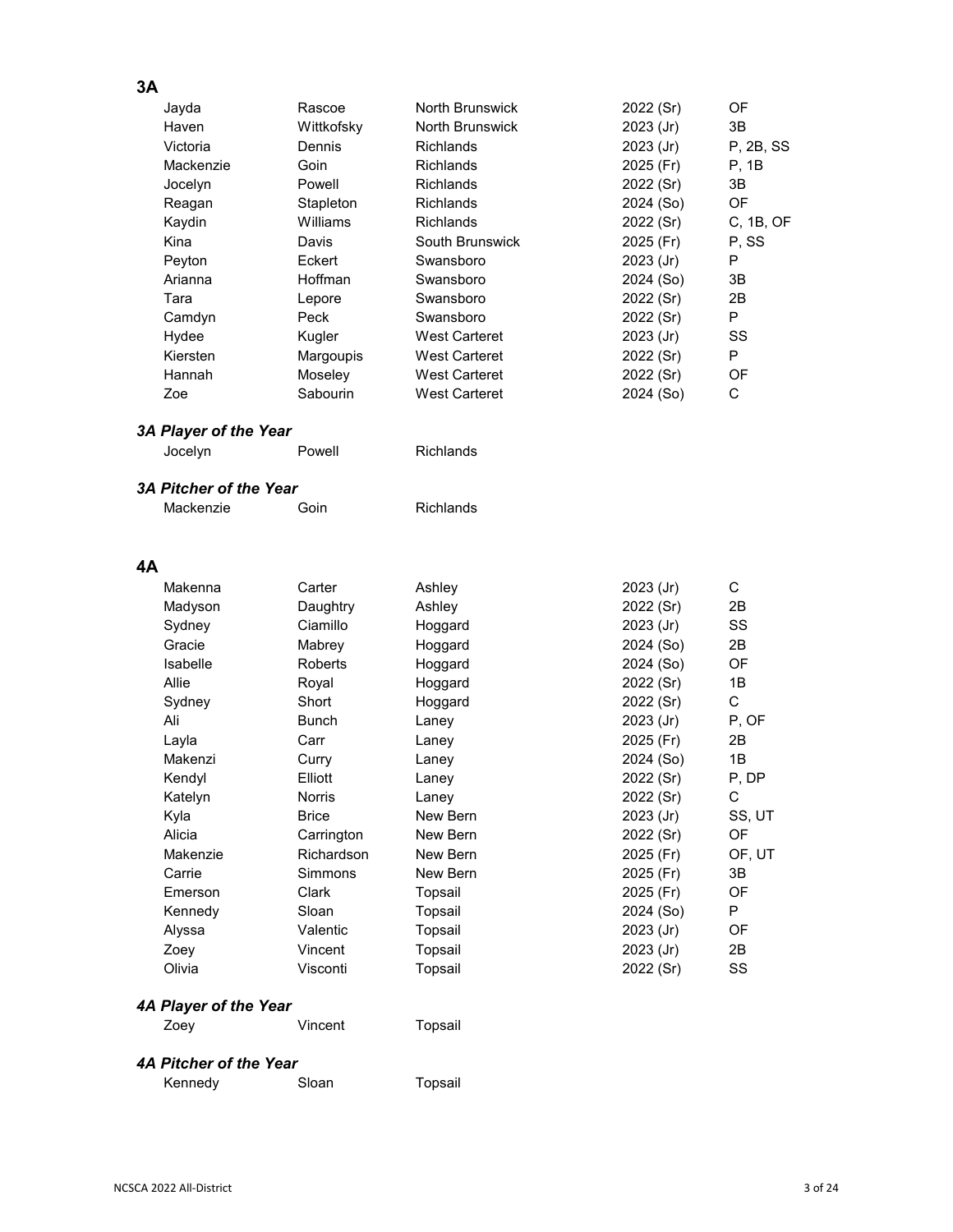# **District 3**

Counties: Durham, Edgecombe, Franklin, Granville, Halifax, Johnston, Nash, Northhampton, Orange, Person, Vance, Wake, Warren, Wilson

## **1A**

|    | Madison                          | Primm          | Falls Lake Academy        | 2023 (Jr) | P, SS  |
|----|----------------------------------|----------------|---------------------------|-----------|--------|
|    | Ashbee                           | Standridge     | Falls Lake Academy        | 2023 (Jr) | С      |
|    | Kennedy                          | Teasley        | Falls Lake Academy        | 2023 (Jr) | P      |
|    | Morgan                           | Watkins        | Falls Lake Academy        | 2022 (Sr) | 3B     |
|    | Emily                            | Womble         | Falls Lake Academy        | 2023 (Jr) | OF     |
|    | Emma                             | <b>Brandon</b> | Roxboro Community School  | 2024 (So) | P      |
|    | Maci                             | Clark          | Roxboro Community School  | 2022 (Sr) | SS     |
|    |                                  |                |                           |           |        |
|    | 1A Player of the Year:<br>Ashbee |                |                           |           |        |
|    |                                  | Standridge     | Falls Lake Academy        |           |        |
|    | 1A Pitcher of the Year:          |                |                           |           |        |
|    | Madison                          | Primm          | Falls Lake Academy        |           |        |
|    |                                  |                |                           |           |        |
| 2A |                                  | Daniels        |                           | 2025 (Fr) | P      |
|    | Magen                            |                | Beddingfield              |           |        |
|    | Abby                             | Edmundson      | Beddingfield              | 2022 (Sr) | 3B     |
|    | Hannah                           | Lucas          | Beddingfield              | 2024 (So) | С      |
|    | Greenleigh                       | Gleason        | Louisburg                 | 2023 (Jr) | P      |
|    | Reagan                           | Adams          | Princeton                 | 2025 (Fr) | P      |
|    | Averie                           | Daughtry       | Princeton                 | 2023 (Jr) | 3B     |
|    | Lilly                            | Holmes         | Princeton                 | 2024 (So) | C, SS  |
|    | Minnie                           | Johnson        | Princeton                 | 2023 (Jr) | 2B     |
|    | Kaydon                           | Roberson       | Princeton                 | 2024 (So) | SS, OF |
|    | 2A Player of the Year:           |                |                           |           |        |
|    | Averie                           | Daughtry       | Princeton                 |           |        |
|    | <b>2A Pitcher of the Year:</b>   |                |                           |           |        |
|    | Magen                            | Daniels        | Beddingfield              |           |        |
| 3A |                                  |                |                           |           |        |
|    | Addison                          | King           | Durham School of the Arts | 2025 (Fr) | C, UT  |
|    | Jada                             | Lamm           | Fike                      | 2022 (Sr) | P, C   |
|    | Madison                          | Mercer         | Hunt                      | 2022 (Sr) | SS     |
|    | Allison                          | Moore          | Hunt                      | 2024 (So) | 3B     |
|    | Lauren                           | Jackson        | Orange                    | 2022 (Sr) | С      |
|    | Caden                            | Robinson       | Orange                    | 2024 (So) | P, UT  |
|    | Anna                             | Dickinson      | Southern Nash             | 2025 (Fr) | P      |
|    | Kaylie                           | Love           | Southern Nash             | 2025 (Fr) | SS     |
|    |                                  |                |                           |           |        |
|    | 3A Player of the Year:           |                |                           |           |        |
|    | Caden                            | Robinson       | Orange                    |           |        |
|    | <b>3A Pitcher of the Year:</b>   |                |                           |           |        |
|    | Anna                             | Dickinson      | Southern Nash             |           |        |
|    |                                  |                |                           |           |        |

| Kaleigh |  |
|---------|--|
|         |  |

gh Ayscue Apex 2023 (Jr) SS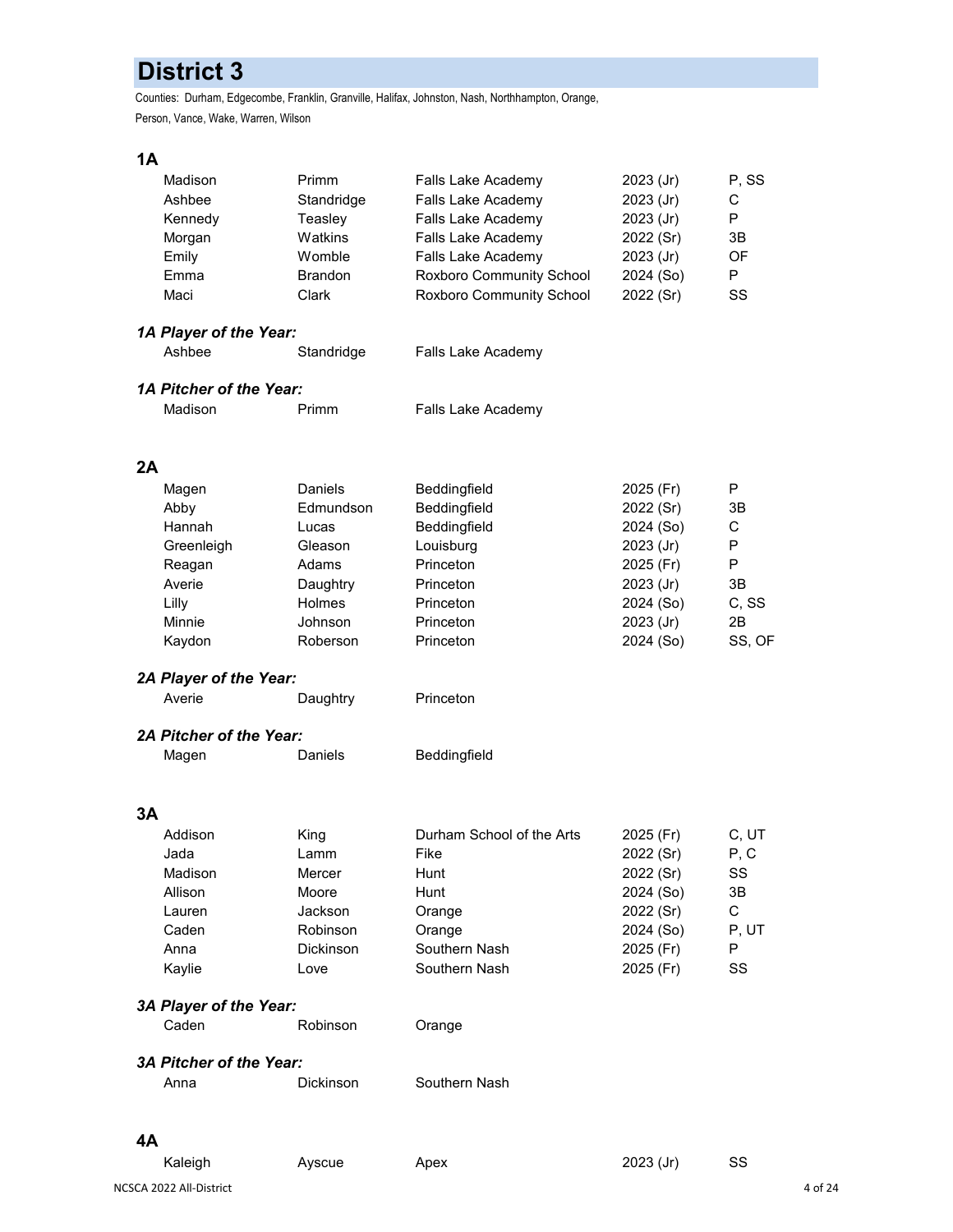| Maddie                 | Degnan       | Apex                 | 2023 (Jr) | P         |
|------------------------|--------------|----------------------|-----------|-----------|
| Cheyenne               | Christman    | Apex Friendship      | 2025 (Fr) | P, 3B     |
| Sydney                 | Joyce        | Apex Friendship      | 2025 (Fr) | P, OF     |
| Avery                  | Kiger        | Apex Friendship      | 2024 (So) | C         |
| Rachel                 | Smith        | Cary                 | 2022 (Sr) | 2B        |
| Kylie                  | Specht       | Charles E. Jordan    | 2025 (Fr) | SS        |
| Autumn                 | Joyce        | Clayton              | 2025 (Fr) | OF        |
| Kalyn                  | Kyle         | Clayton              | 2022 (Sr) | P         |
| Kendall                | London       | Clayton              | 2023 (Jr) | OF        |
| Reese                  | Miller       | Clayton              | 2024 (So) | SS        |
| Madison                | Davis        | Fuquay-Varina        | 2023 (Jr) | P         |
| Kaylee                 | Furr         | Fuquay-Varina        | 2023 (Jr) | C         |
| Julie                  | Selig        | Fuquay-Varina        | 2025 (Fr) | OF        |
| Kendall                | Smith        | Fuquay-Varina        | 2023 (Jr) | SS        |
| Jayden                 | Rhodes       | Heritage             | 2023 (Jr) | C         |
| Trina                  | Van Dyke     | Heritage             | 2023 (Jr) | SS        |
| Averie                 | Ottaly       | <b>Holly Springs</b> | 2022 (Sr) | <b>CF</b> |
| Cameron                | Williams     | <b>Holly Springs</b> | 2023 (Jr) | LF        |
| Layla                  | Lamar        | <b>Panther Creek</b> | 2024 (So) | 3B        |
| Jolyna                 | Lamar        | <b>Panther Creek</b> | 2025 (Fr) | SS        |
| Ashleigh               | Mannion      | <b>Panther Creek</b> | 2023 (Jr) | OF        |
| Morgan                 | <b>Mills</b> | Rolesville           | 2023 (Jr) | 1B        |
| Nadia                  | Sykes        | Rolesville           | 2022 (Sr) | SS        |
| Chloe                  | Alston       | <b>Wake Forest</b>   | 2022 (Sr) | C         |
| Taylor                 | Jones        | <b>Wake Forest</b>   | 2024 (So) | P,CF      |
| Olivia                 | Williams     | <b>Wake Forest</b>   | 2023 (Jr) | SS,2B     |
| Dayna                  | <b>Bland</b> | Wakefield            | 2024 (So) | P         |
| <b>Brooke</b>          | Masingale    | Wakefield            | 2024 (So) | C         |
| <b>Brianna</b>         | Riehle       | Wakefield            | 2025 (Fr) | SS        |
| 4A Player of the Year: |              |                      |           |           |
| Layla                  | Lamar        | <b>Panther Creek</b> |           |           |

#### *4A Pitcher of the Year:*

| Kalyn | Kyle |
|-------|------|
|-------|------|

# **District 4**

Counties: Bladen, Columbus, Cumberland, Harnett, Hoke, Lee, Montgomery, Moore, Richmond, Robeson, Scotland

Clayton

# **1A**

| Rheya    | Collins | West Columbus | 2022 (Sr) | OF        |
|----------|---------|---------------|-----------|-----------|
| Brooke   | Dyson   | West Columbus | 2022 (Sr) | P. 3B. OF |
| Anna     | Ivev    | West Columbus | 2022(Sr)  | C. 1B. OF |
| Savannah | Lilly   | West Columbus | 2022(Sr)  | P. SS. OF |

# *1A Player of the Year:*

None Selected

# *1A Pitcher of the Year:*

None Selected

| Laura         | Davisson | East Bladen    | $2023$ (Jr) |    |
|---------------|----------|----------------|-------------|----|
| Isabella      | Coleman  | South Columbus | $2023$ (Jr) | 1B |
| <b>Pevton</b> | Duncan   | South Columbus | 2022 (Sr)   |    |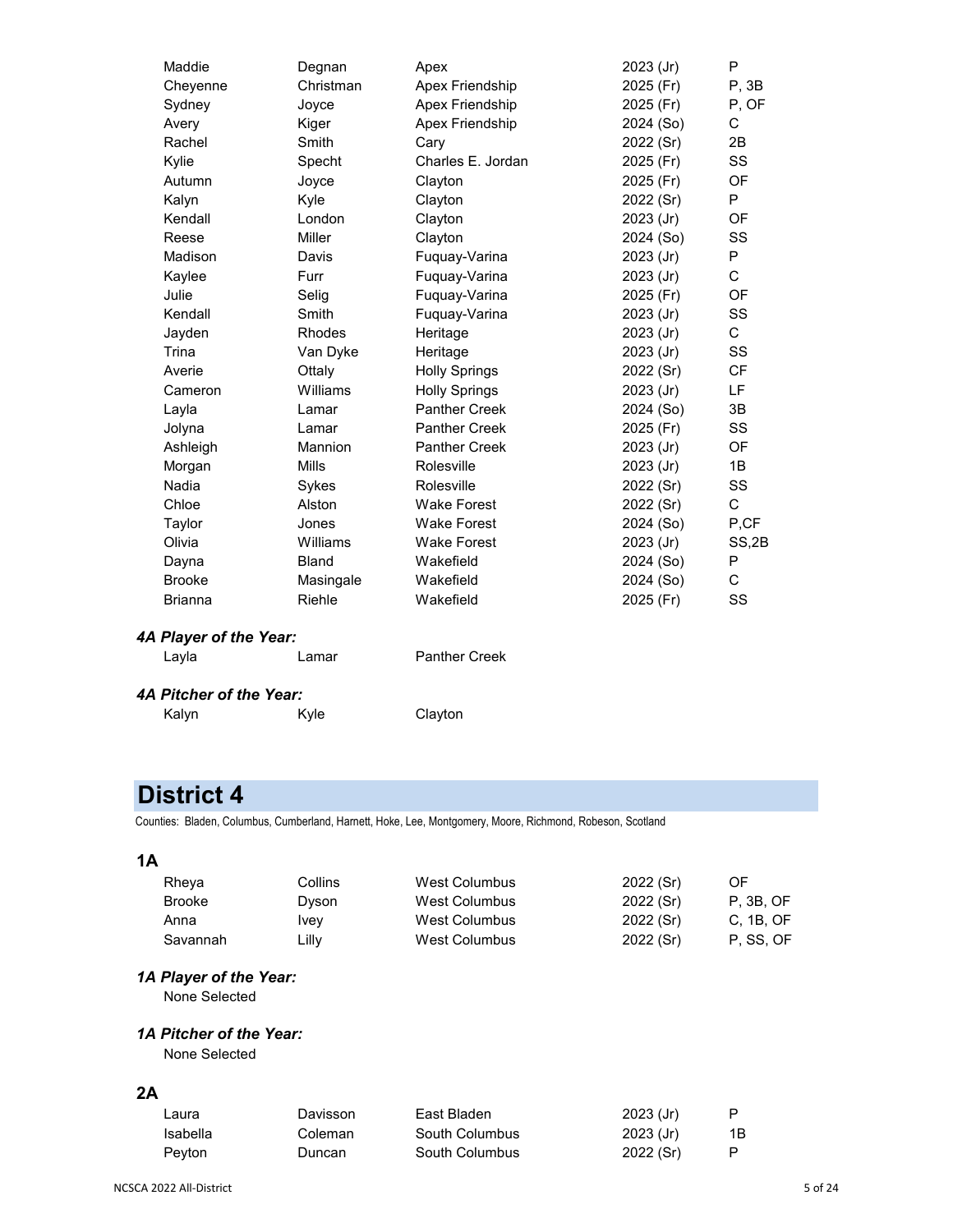|    | Greenley                       | Hardee          | South Columbus       | 2025 (Fr)   | OF          |
|----|--------------------------------|-----------------|----------------------|-------------|-------------|
|    | Reah                           | Lee             | South Columbus       | 2024 (So)   | C           |
|    | Elizabeth                      | Strickland      | South Columbus       | 2023 (Jr)   | 2B          |
|    | <b>Brileigh</b>                | Ward            | South Columbus       | 2024 (So)   | SS          |
|    | Olivia                         | Watts           | South Columbus       | 2024 (So)   | OF          |
|    | Kadance                        | Hammonds        | Whiteville           | 2022 (Sr)   | P, OF       |
|    | Emma                           | Hooks           | Whiteville           | 2022 (Sr)   | SS          |
|    | Tessa                          | Nicholson       | Whiteville           | 2022 (Sr)   | 3B          |
|    | Chesney                        | Reynolds        | Whiteville           | 2022 (Sr)   | C, 3B       |
|    | Kloe                           | <b>Sellers</b>  | Whiteville           | 2023 (Jr)   | P, 2B       |
|    |                                |                 |                      |             |             |
|    | 2A Player of the Year:         |                 |                      |             |             |
|    | Reah                           | Lee             | South Columbus       |             |             |
|    |                                |                 |                      |             |             |
|    | 2A Pitcher of the Year:        |                 |                      |             |             |
|    | Peyton                         | Duncan          | South Columbus       |             |             |
|    |                                |                 |                      |             |             |
|    |                                |                 |                      |             |             |
| 3A |                                |                 |                      |             |             |
|    | Nicole                         | Gilroy          | Cape Fear            | 2022 (Sr)   | OF          |
|    | Lex                            | Glemaker        | Cape Fear            | 2023 (Jr)   | P           |
|    | Kylie                          | Holt            | Cape Fear            | 2022 (Sr)   | 3B          |
|    | Hannah                         | Lovick          | Cape Fear            | 2022 (Sr)   | OF          |
|    | Noni                           | Macfadden       | Cape Fear            | 2023 (Jr)   | С           |
|    | Macie                          | Matney          | Cape Fear            | 2022 (Sr)   | 2B          |
|    | Kailee                         | <b>Meredith</b> | Cape Fear            | $2023$ (Jr) | SS          |
|    | Kadence                        | Sheppard        | Scotland             | 2022 (Sr)   | OF          |
|    | Taylor                         | Waitley         | Scotland             | 2022 (Sr)   | $\mathsf C$ |
|    | Aubree                         | <b>Bass</b>     | Triton               | 2024 (So)   | P, 1B       |
|    | Gracie                         | <b>Byrd</b>     | Triton               | 2023 (Jr)   | SS          |
|    | Tristan                        | Ennis           | Triton               | 2022 (Sr)   | OF          |
|    | TaKyra                         | McLean          | Triton               | 2024 (So)   | 3B          |
|    | Klmah                          | Warren          | Triton               | 2022 (Sr)   | OF          |
|    |                                |                 |                      |             |             |
|    | 3A Player of the Year:         |                 |                      |             |             |
|    | Kylie                          | Holt            | Cape Fear            |             |             |
|    |                                |                 |                      |             |             |
|    | <b>3A Pitcher of the Year:</b> |                 |                      |             |             |
|    | Lex                            | Glemaker        | Cape Fear            |             |             |
|    |                                |                 |                      |             |             |
|    |                                |                 |                      |             |             |
| 4A |                                |                 |                      |             |             |
|    |                                |                 |                      | 2022 (Sr)   | C           |
|    | Kylie                          | Aldridge        | Gray's Creek         |             |             |
|    | Madi                           | <b>Bagley</b>   | Gray's Creek         | 2022 (Sr)   | P           |
|    | Abby                           | Riddle          | Gray's Creek         | 2022 (Sr)   | 3В          |
|    | Alaina                         | Goins           | <b>Hoke County</b>   | 2023 (Jr)   | SS          |
|    | Tamarah                        | Lowery          | <b>Hoke County</b>   | 2022 (Sr)   | P           |
|    | Summer                         | <b>Bullard</b>  | <b>Purnell Swett</b> | 2022 (Sr)   | P, SS       |
|    | Chloe                          | Locklear        | <b>Purnell Swett</b> | 2022 (Sr)   | C, 3B       |
|    | Chandra                        | Locklear        | <b>Purnell Swett</b> | 2022 (Sr)   | P, 3B       |
|    | Angelica                       | Locklear        | <b>Purnell Swett</b> | 2022 (Sr)   | 1B          |
|    | Josey                          | Locklear        | <b>Purnell Swett</b> | 2022 (Sr)   | OF          |
|    | Nyla                           | Mitchell        | <b>Purnell Swett</b> | 2023 (Jr)   | SS          |
|    | Katelynn                       | Swain           | South View           | 2023 (Jr)   | OF          |
|    |                                |                 |                      |             |             |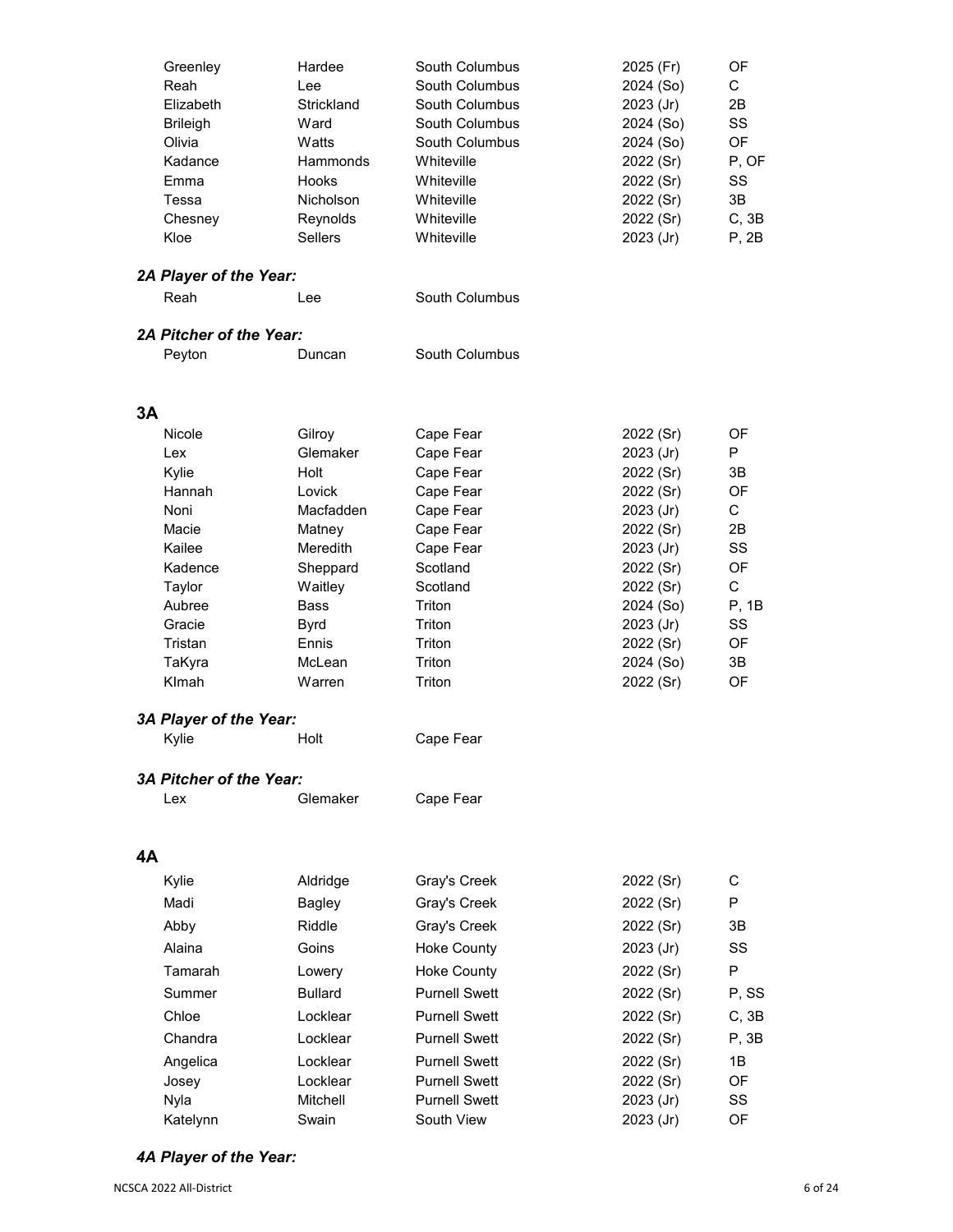| Kylie | Aldridge | Gray's Creek |
|-------|----------|--------------|
|       |          |              |

#### *4A Pitcher of the Year:*

Summer Bullard Purnell Swett

# **District 5**

Counties: Alamance, Caswell, Chatham, Davidson, Forsyth, Guilford, Randolph, Rockingham, Stokes

# **1A**

| Jaylee   | Williams        | Chatham Central              | 2023 (Jr)   | SS  |
|----------|-----------------|------------------------------|-------------|-----|
| Addie    | <b>Flinchum</b> | Eastern Randolph             | 2024 (So)   | OF  |
| Skylar   | Pugh            | Eastern Randolph             | $2023$ (Jr) | P   |
| Lexi     | Hall            | High Point Christian Academy | $2023$ (Jr) | P   |
| Mary     | Hayworth        | High Point Christian Academy | $2023$ (Jr) | OF  |
| Laci     | Jarrell         | High Point Christian Academy | 2025 (Fr)   | SS  |
| Brittany | Mabe            | North Stokes                 | 2022 (Sr)   | P.C |
| Rebecca  | Amos            | South Stokes                 | 2025 (Fr)   | OF  |
| Sydney   | Patterson       | South Stokes                 | 2024 (So)   | SS  |
| Ryleigh  | Pinnix          | South Stokes                 | 2025 (Fr)   | 3B  |
| Madison  | Wilson          | South Stokes                 | $2023$ (Jr) | Р   |

# *1A Player of the Year:*

| Jaylee | Williams | <b>Chatham Central</b> |
|--------|----------|------------------------|
|        |          |                        |

# *1A Pitcher of the Year:*

Skylar Pugh Eastern Randolph

| Haley          | Inman       | <b>Bethany Community School</b> | 2025 (Fr)   | P         |
|----------------|-------------|---------------------------------|-------------|-----------|
| Leslie         | Rowe        | East Davidson                   | 2022 (Sr)   | C         |
| Anna           | Casto       | McMichael                       | 2023 (Jr)   | P, 2B, OF |
| Jada           | Johnson     | McMichael                       | 2023 (Jr)   | SS        |
| Haley          | Joyce       | McMichael                       | 2022 (Sr)   | P, DP     |
| Savannah       | Lockhart    | McMichael                       | 2023 (Jr)   | С         |
| Dakota         | Redmon      | McMichael                       | 2024 (So)   | P, 2B     |
| Makenna        | Stewart     | McMichael                       | 2024 (So)   | 3B        |
| Edi            | Austin      | <b>Providence Grove</b>         | 2022 (Sr)   | 3B        |
| Maddie         | Flinchum    | <b>Providence Grove</b>         | $2023$ (Jr) | 2B        |
| Emma           | Mazzarone   | <b>Providence Grove</b>         | $2023$ (Jr) | P         |
| Makayla        | McClain     | <b>Providence Grove</b>         | 2022 (Sr)   | SS        |
| Reann          | Saunders    | <b>Providence Grove</b>         | 2022 (Sr)   | 1B        |
| Mailey         | Way         | <b>Providence Grove</b>         | 2025 (Fr)   | OF        |
| Jayona         | Griffin     | Walkertown                      | 2022 (Sr)   | C, 2B     |
| Kayleigh       | Holmes      | Walkertown                      | 2022 (Sr)   | P, SS     |
| Kelsey         | <b>Buie</b> | West Davidson                   | 2022 (Sr)   | C, 1B, OF |
| Cirstin        | Calloway    | <b>West Stokes</b>              | 2022 (Sr)   | C         |
| Ashlynn        | Cox         | <b>West Stokes</b>              | 2025 (Fr)   | 3B        |
| Gracelyn       | Goforth     | <b>West Stokes</b>              | 2022 (Sr)   | 2B        |
| Olivia         | Goforth     | <b>West Stokes</b>              | 2024 (So)   | OF        |
| Kaylee         | Hobgood     | <b>West Stokes</b>              | 2022 (Sr)   | OF        |
| <b>Natalie</b> | Jones       | West Stokes                     | 2022 (Sr)   | P         |
| Christa        | Moore       | <b>West Stokes</b>              | 2022 (Sr)   | SS        |
| Carmen         | Turgeon     | Wheatmore                       | 2024 (So)   | P         |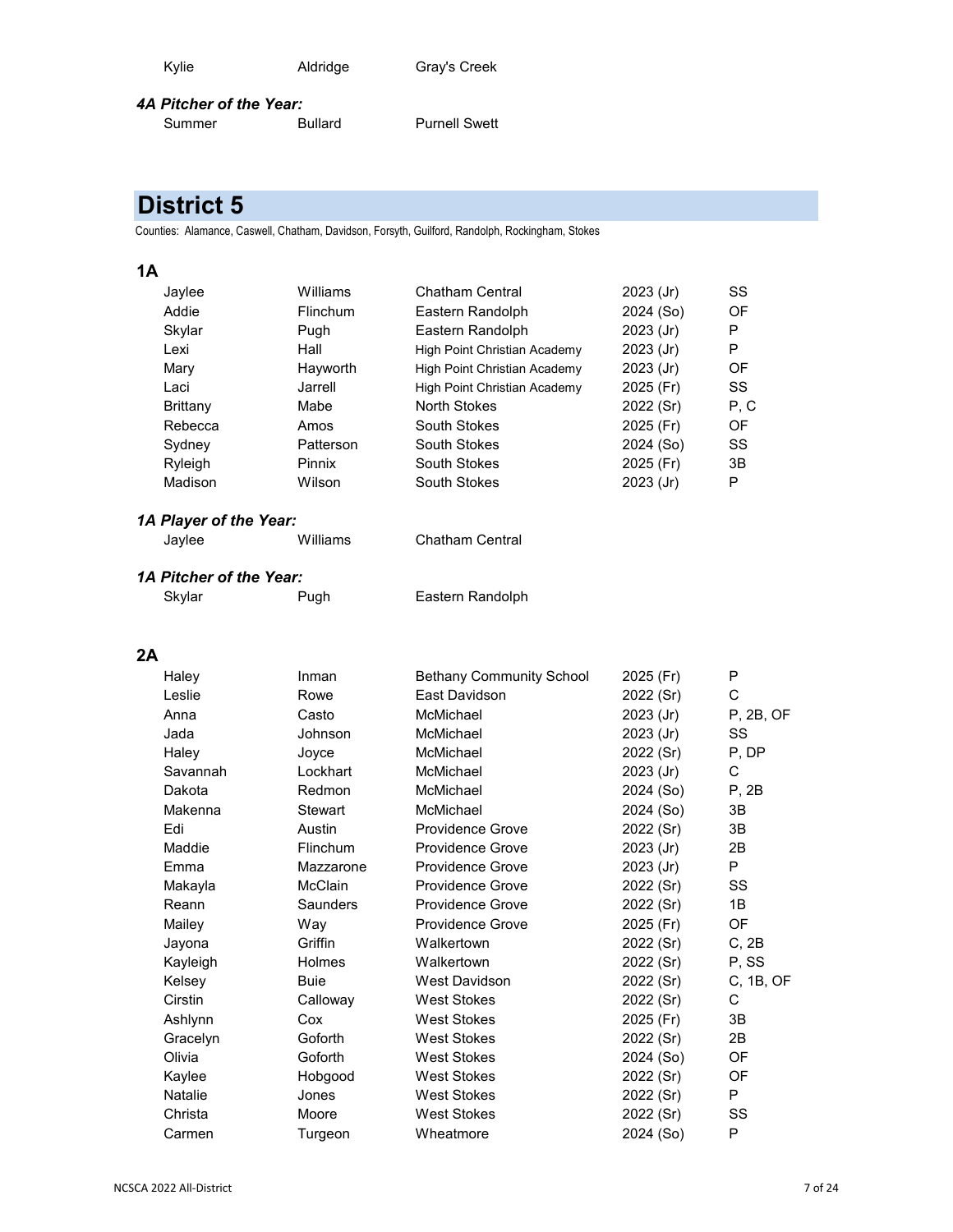| McClain<br>Providence Grove<br>Makayla |  |
|----------------------------------------|--|
|----------------------------------------|--|

# *2A Pitcher of the Year:*

```
Emma Mazzarone Providence Grove
```
# **3A**

| Morgan                         | Coward         | Asheboro                | 2023 (Jr) | SS           |
|--------------------------------|----------------|-------------------------|-----------|--------------|
| Salem                          | I ee           | Asheboro                | 2023 (Jr) | P            |
| Emily                          | Kendricks      | Central Davidson        | 2022 (Sr) | C            |
| Salem                          | Ward           | <b>Central Davidson</b> | 2022 (Sr) | P            |
| Taylor                         | <b>Byrd</b>    | Eastern Alamance        | 2024 (So) | $\mathsf{C}$ |
| Destiny                        | Carreiro       | Eastern Alamance        | 2024 (So) | 1B           |
| Kenna                          | Dark           | Eastern Alamance        | 2022 (Sr) | P            |
| Makiya                         | Graves         | Eastern Alamance        | 2022 (Sr) | 3B           |
| Kyra                           | Helton         | Eastern Alamance        | 2022 (Sr) | OF           |
| Molly                          | Lawson         | Eastern Alamance        | 2023 (Jr) | SS           |
| Mackenzie                      | Taylor         | Eastern Alamance        | 2022 (Sr) | 2B           |
| Jasmine                        | Mack           | <b>Eastern Guilford</b> | 2024 (So) | C            |
| Kamryn                         | Permar         | <b>Eastern Guilford</b> | 2025 (Fr) | P            |
| Ayanna                         | Mears          | Eastern Randolph        | 2024 (So) | SS           |
| Averee                         | <b>Atkins</b>  | Ledford                 | 2022 (Sr) | C            |
| Sophia                         | Conger         | Ledford                 | 2022 (Sr) | SS           |
| Sophie                         | Wheat          | Ledford                 | 2024 (So) | 1B           |
| Jaelynn                        | Donlon         | North Davidson          | 2023 (Jr) | P            |
| Alex                           | Gray           | North Davidson          | 2023 (Jr) | 1B           |
| Kayla                          | Milam          | North Davidson          | 2024 (So) | DP           |
| Bethany                        | Pigg           | North Davidson          | 2023 (Jr) | C            |
| Morgan                         | Weaver         | North Davidson          | 2024 (So) | OF           |
| Zoe                            | Hatzidakis     | Northwood               | 2023 (Jr) | 3B           |
| Mary Peyton                    | Hodge          | Oak Grove               | 2025 (Fr) | P            |
| Alissa                         | <b>Russ</b>    | Oak Grove               | 2023 (Jr) | P, 1B        |
| Chloe                          | Watkins        | Oak Grove               | 2024 (So) | 3B           |
| Lexi                           | Weisner        | Oak Grove               | 2024 (So) | 2B           |
| Carly                          | White          | Oak Grove               | 2024 (So) | OF           |
| <b>Blaklea</b>                 | Neal           | Rockingham County       | 2024 (So) | P            |
| Olivia                         | Rebb           | Rockingham County       | 2022 (Sr) | 1B           |
| Paydon                         | Reynolds       | Rockingham County       | 2023 (Jr) | C            |
| Hadlee                         | Russell        | Rockingham County       | 2023 (Jr) | SS           |
| Taylor                         | Apple          | <b>Western Alamance</b> | 2023 (Jr) | P.           |
| Jillian                        | <b>Brunton</b> | <b>Western Alamance</b> | 2023 (Jr) | SS           |
| Makena                         | Harper         | Western Alamance        | 2023 (Jr) | OF           |
| Ryan                           | Justice        | Western Alamance        | 2025 (Fr) | OF           |
| Angel                          | Villasana      | Western Alamance        | 2022 (Sr) | 1B           |
| 3A Player of the Year:         |                |                         |           |              |
| Makiya                         | Graves         | Eastern Alamance        |           |              |
| <b>3A Pitcher of the Year:</b> |                |                         |           |              |
| Kenna                          | Dark           | Eastern Alamance        |           |              |
|                                |                |                         |           |              |

| Alex     | <b>Brown</b> | East Forsyth | $2023$ (Jr) | 2B/P |
|----------|--------------|--------------|-------------|------|
| Kierston | Deal         | East Forsyth | 2022(Sr)    |      |
| Grace    | <b>Flynn</b> | East Forsyth | $2023$ (Jr) | SS   |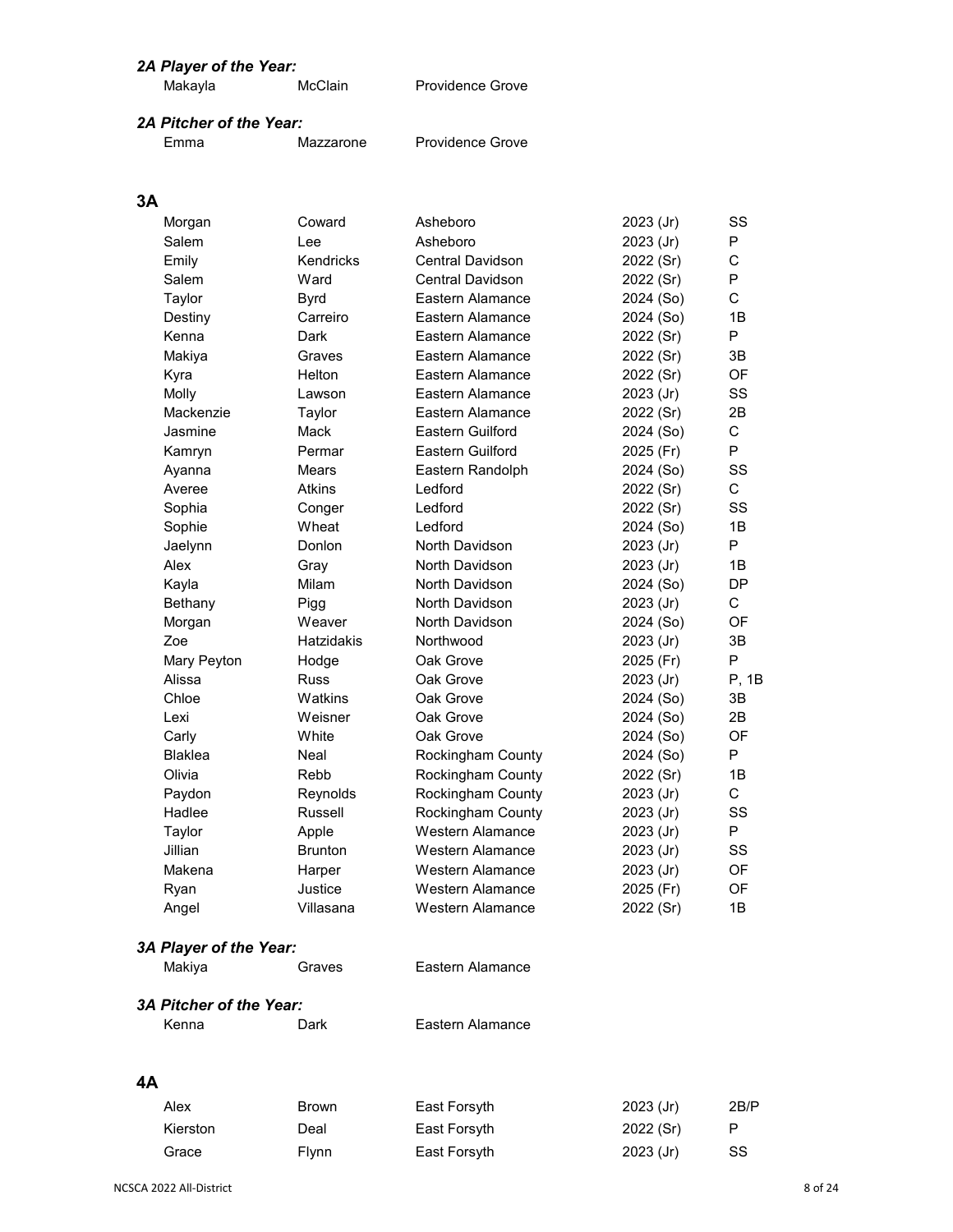| Madison        | Jones          | East Forsyth        | 2024 (So)   | 1B/OF     |
|----------------|----------------|---------------------|-------------|-----------|
| Kaitlyn        | King           | East Forsyth        | 2023 (Jr)   | <b>RF</b> |
| Sophie         | Lecnar         | East Forsyth        | 2023 (Jr)   | 3B        |
| Madison        | <b>McCarty</b> | East Forsyth        | $2023$ (Jr) | C         |
| Erika          | Clinard        | Glenn               | 2022 (Sr)   | P         |
| Nicky          | Dodson         | Northern Guilford   | 2022 (Sr)   | 1B        |
| Rigdon         | Lambeth        | Northern Guilford   | 2023 (Jr)   | C         |
| Ella           | Patterson      | Northern Guilford   | 2023 (Jr)   | SS        |
| Sydney         | Pugh           | Northern Guilford   | 2023 (Jr)   | OF        |
| Asyah          | Smith          | Northern Guilford   | 2025 (Fr)   | 3B        |
| Kira           | Soodek         | Northern Guilford   | 2022 (Sr)   | C         |
| Dakotah        | Wilkins        | Northern Guilford   | 2025 (Fr)   | P         |
| Callie         | Rodrigues      | Northwest Guilford  | 2024 (So)   | OF        |
| Addy           | Tucker         | Northwest Guilford  | 2023 (Jr)   | UT        |
| Bel            | Varadi         | Northwest Guilford  | 2024 (So)   | P         |
| Anderson       | Froysell       | Ragsdale            | 2024 (So)   | SS        |
| Jordon         | Goins          | Ragsdale            | 2022 (Sr)   | C         |
| Angelina       | Martinez       | Ragsdale            | $2023$ (Jr) | 3B, OF    |
| <b>Brianna</b> | Gallagher      | Southern Alamance   | 2022 (Sr)   | OF        |
| Abby           | Sutton         | Southern Alamance   | 2023 (Jr)   | P         |
| Heather        | Vaughn         | Southern Alamance   | 2023 (Jr)   | SS        |
| <b>Niki</b>    | Vaughn         | Southern Alamance   | 2022 (Sr)   | 3B        |
| Kayla          | Wilson         | Southern Alamance   | 2024 (So)   | 3B        |
| Abby           | <b>Hunter</b>  | West Forsyth        | 2023 (Jr)   | OF        |
| Sydney         | Joyner         | West Forsyth        | 2025 (Fr)   | SS        |
| Emily          | Mutter         | <b>West Forsyth</b> | 2022 (Sr)   | C         |

Brianna **Gallagher** Southern Alamance

#### *4A Pitcher of the Year:*

Deal East Forsyth

# **District 6**

Counties: Anson, Cabarrus, Cleveland, Gaston, Lincoln, Mecklenburg, Rowan, Stanly, Union

| Kaylan    | Brown         | Mountain Island Charter School | 2022 (Sr)   | <b>SS</b>    |
|-----------|---------------|--------------------------------|-------------|--------------|
| Camden    | Gerland       | Mountain Island Charter School | 2022 (Sr)   | P            |
| Aubrey    | White         | Mountain Island Charter School | 2022 (Sr)   | 0F           |
| Grace     | East          | Piedmont Charter School        | $2023$ (Jr) | 2B, SS       |
| Julianna  | East          | Piedmont Charter School        | 2025 (Fr)   | $C$ , 2B, SS |
| Abigale   | Harris        | <b>Piedmont Charter School</b> | $2023$ (Jr) | C. 2B, SS    |
| Ashton    | Kenna         | <b>Piedmont Charter School</b> | 2025 (Fr)   | P. 1B, 2B    |
| Reagan    | Cowick        | Queen's Grant                  | $2023$ (Jr) | С            |
| Abi       | Sawyers       | Queen's Grant                  | 2024 (So)   | P            |
| Emma      | Campbell      | South Stanly                   | 2022 (Sr)   | OF           |
| Ali       | Glover        | South Stanly                   | 2022 (Sr)   | P            |
| Alexis    | Harward       | South Stanly                   | $2023$ (Jr) | 2B           |
| Mary-Ryan | Hinson        | South Stanly                   | 2024 (So)   | OF           |
| Skylar    | Mauldin       | South Stanly                   | 2023 (Jr)   | С            |
| Mattie    | <b>Poulos</b> | South Stanly                   | $2023$ (Jr) | 1B           |
| Cassidy   | Smith         | South Stanly                   | 2024 (So)   | 3B           |
| Kassie    | Swink         | South Stanly                   | $2023$ (Jr) | SS           |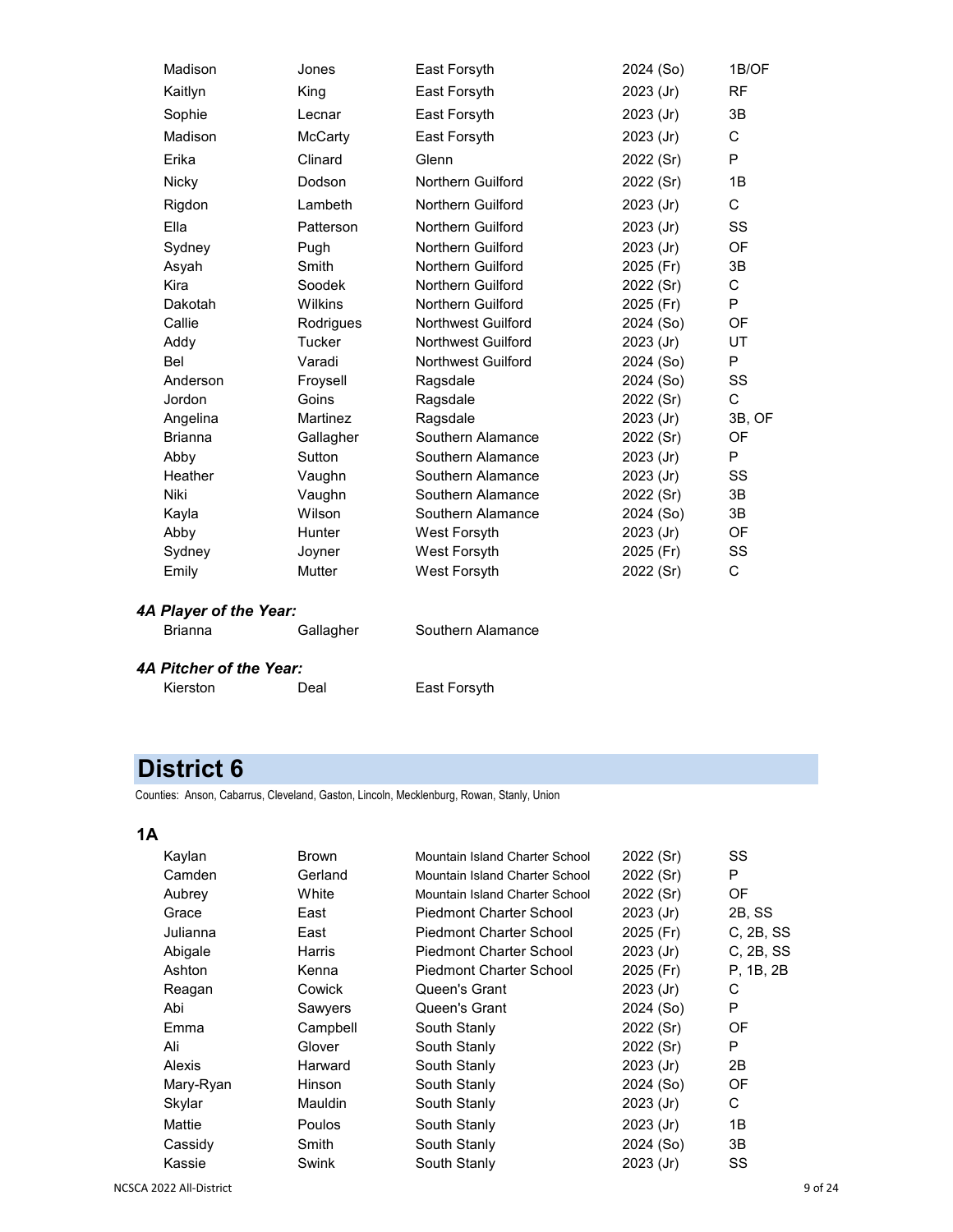| Paisley | Boatright     | Union Academy | 2025 (Fr)   | 1B. OF |
|---------|---------------|---------------|-------------|--------|
| Shelby  | <b>Brooks</b> | Union Academy | 2024 (So)   | 3B     |
| Avery   | Chaney        | Union Academy | 2025 (Fr)   | 1Β     |
| Keira   | Farmer        | Union Academy | 2025 (Fr)   | OF, UT |
| Riley   | Griffin       | Union Academy | 2024 (So)   | C, OF  |
| Gracie  | Hollingsworth | Union Academy | $2023$ (Jr) | P      |
|         |               |               |             |        |

| Mattie | Poulos                      | South Stanly  |  |
|--------|-----------------------------|---------------|--|
|        | 1A Co-Pitchers of the Year: |               |  |
| Ali    | Glover                      | South Stanly  |  |
| Gracie | Hollingsworth               | Union Academy |  |

# **2A**

| Haileigh  | Boone          | Anson                  | 2022 (Sr)   | P         |
|-----------|----------------|------------------------|-------------|-----------|
| Lauren    | Dutton         | Anson                  | 2024 (So)   | <b>OF</b> |
| Cierra    | Lear           | Anson                  | 2023 (Jr)   | P, 1B     |
| Camryn    | Martin         | Anson                  | $2023$ (Jr) | 1B, 3B    |
| Gracie    | Stinson        | Anson                  | 2022 (Sr)   | SS        |
| Jaycee    | <b>Bivins</b>  | <b>Burns</b>           | 2023 (Jr)   | SS        |
| Maura     | Pendleton      | <b>Burns</b>           | 2022 (Sr)   | OF        |
| Sayge     | Strange        | <b>Burns</b>           | $2023$ (Jr) | P         |
| Sarah     | Terrell        | Lincoln Charter School | 2024 (So)   | С         |
| Caylin    | Herring        | Mount Pleasant         | 2024 (So)   | SS        |
| Haley     | <b>McManus</b> | Mount Pleasant         | $2023$ (Jr) | 0F        |
| Avery     | Tucker         | Mount Pleasant         | 2024 (So)   | 1B        |
| Harlie    | <b>Burton</b>  | West Lincoln           | 2023 (Jr)   | P         |
| Gracie    | Elmore         | West Lincoln           | $2023$ (Jr) | DP.       |
| Bailey    | <b>Huss</b>    | West Lincoln           | 2023 (Jr)   | C         |
| Chloe     | Norman         | West Lincoln           | $2023$ (Jr) | OF        |
| Farrah    | Richardson     | West Lincoln           | 2022 (Sr)   | 0F        |
| Ashlyn    | <b>Hughes</b>  | West Stanly            | 2022 (Sr)   | 1B        |
| Lily      | Huneycutt      | West Stanly            | 2023 (Jr)   | P         |
| Elizabeth | Ingle          | West Stanly            | 2023 (Jr)   | DP.       |
| Teagan    | Ritchie        | West Stanly            | 2023 (Jr)   | SS        |
| Aliyah    | Rush           | West Stanly            | 2024 (So)   | <b>OF</b> |
| Kristen   | Smith          | West Stanly            | 2024 (So)   | 2B        |
|           |                |                        |             |           |

# *2A Player of the Year:*

Camryn Martin Anson

## *2A Pitcher of the Year:*

Lily **Huneycutt** West Stanly

| Lacie             | Coubal      | <b>Central Cabarrus</b> | 2022 (Sr)   | SS    |
|-------------------|-------------|-------------------------|-------------|-------|
| Kasey             | Lee         | <b>Central Cabarrus</b> | 2022 (Sr)   | 1B    |
| <b>Brantleigh</b> | Parrott     | <b>Central Cabarrus</b> | 2022 (Sr)   | P     |
| Aidan             | Ledbetter   | Crest                   | 2025 (Fr)   | P     |
| Mackenzi          | Luckenbaugh | Crest                   | 2022 (Sr)   | 1B    |
| Riley             | Parker      | Crest                   | $2023$ (Jr) | OF    |
| Alexis            | Shope       | Crest                   | 2022 (Sr)   | 3B    |
| Sara Rose         | Warlick     | Crest                   | 2024 (So)   | SS    |
| Leah              | Correll     | East Lincoln            | $2023$ (Jr) | P     |
| Madison           | Currence    | East Lincoln            | 2024 (So)   | P. 3B |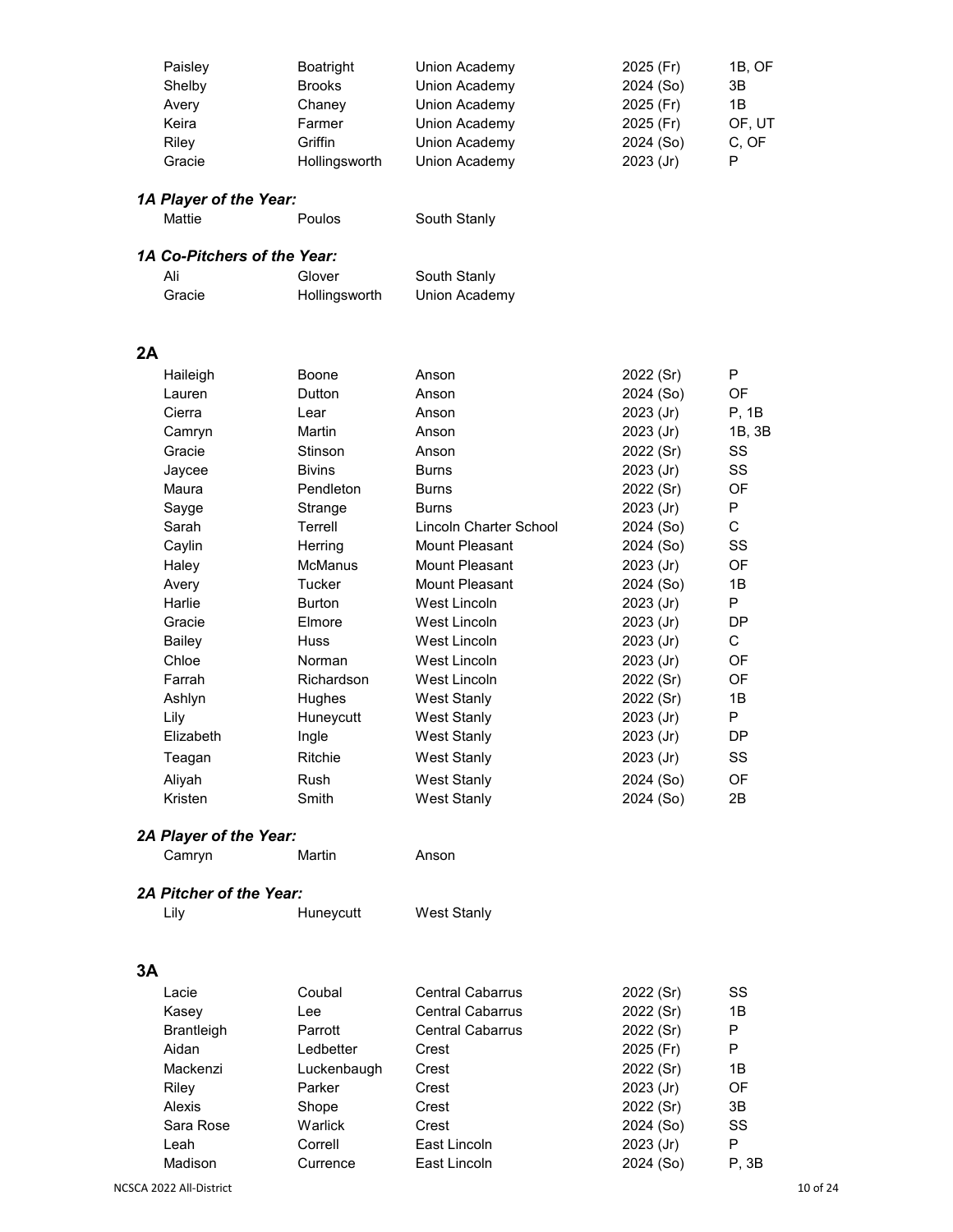|           | <b>Betsy</b>            | Eatmon         | East Lincoln            | 2023 (Jr) | C          |
|-----------|-------------------------|----------------|-------------------------|-----------|------------|
|           | Tatum                   | Martin         | East Lincoln            | 2024 (So) | OF         |
|           |                         | Thomas         | East Lincoln            |           | OF         |
|           | Taliyah                 | Thomas         | East Lincoln            | 2022 (Sr) | 2B         |
|           | Taniyah<br>Kaitlin      | <b>Barnes</b>  |                         | 2025 (Fr) | 1B         |
|           |                         |                | Forestview              | 2023 (Jr) |            |
|           | <b>Bryn</b>             | Bumgardner     | Forestview              | 2023 (Jr) | SS         |
|           | <b>Blair</b>            | Riley          | Forestview              | 2024 (So) | OF         |
|           | Lily                    | Smith          | Forestview              | 2022 (Sr) | C          |
|           | Carson                  | Upton          | Forestview              | 2022 (Sr) | P, OF      |
|           | Lonna                   | Addison        | Jesse Carson            | 2023 (Jr) | P          |
|           | Allie                   | <b>Burns</b>   | Jesse Carson            | 2022 (Sr) | 2B         |
|           | Phoebe                  | Cole           | Jesse Carson            | 2023 (Jr) | UT         |
|           | Makayla                 | Johnson        | Jesse Carson            | 2022 (Sr) | C          |
|           | Abbey                   | Nixon          | Jesse Carson            | 2022 (Sr) | SS         |
|           | Landry                  | Stewart        | Jesse Carson            | 2023 (Jr) | OF         |
|           | Austyn                  | Dixon          | Kings Mountain          | 2023 (Jr) | C          |
|           | Paige                   | Fleming        | Kings Mountain          | 2025 (Fr) | 1B         |
|           | Andrea                  | Melton         | Kings Mountain          | 2022 (Sr) | SS         |
|           | Kali                    | Weaver         | Kings Mountain          | 2024 (So) | P          |
|           | Caroline                | Allred         | North Gaston            | 2023 (Jr) | SS         |
|           | Gracie                  | <b>Nichols</b> | North Gaston            | 2023 (Jr) | 1B, 3B, UT |
|           | Megan                   | Towery         | North Gaston            | 2023 (Jr) | P, 3B, OF  |
|           | Aubrie                  | Cada           | North Lincoln           | 2023 (Jr) | OF         |
|           | Clara Grace             | Dellinger      | North Lincoln           | 2024 (So) | OF         |
|           | Tessa                   | Hunt           | North Lincoln           | 2022 (Sr) | P          |
|           | Lilly                   | Stump          | North Lincoln           | 2022 (Sr) | SS         |
|           | Ashleigh                | <b>Burns</b>   | South Point             | 2022 (Sr) | 1B, 3B     |
|           | Emma                    | Clarke         | West Rowan              | 2024 (So) | SS         |
|           | Ashlee                  | Ennis          | West Rowan              | 2023 (Jr) | OF         |
|           | <b>Brooke</b>           | Kennerly       | West Rowan              | 2023 (Jr) | C          |
|           | Ellyson                 | Nance          | West Rowan              | 2025 (Fr) | 1B         |
|           | Arabelle                | Shulenburger   | West Rowan              | 2025 (Fr) | P          |
|           | Kenadi                  | Sproul         | West Rowan              | 2022 (Sr) | 2B         |
|           | 3A Player of the Year:  |                |                         |           |            |
|           | Emma                    | Clarke         | West Rowan              |           |            |
|           | 3A Pitcher of the Year: |                |                         |           | P, OF      |
|           | Brantleigh              | Parrott        | <b>Central Cabarrus</b> |           | OF         |
|           |                         |                |                         |           | OF         |
|           |                         |                |                         |           | 3B, OF     |
| <b>4A</b> |                         |                |                         |           | 1B, OF     |
|           | Savannah                | Campbell       | Ardrey Kell             |           | OF         |
|           |                         |                |                         | 2023 (Jr) |            |
|           | Caitlyn                 | Mancz          | Ardrey Kell             | 2023 (Jr) | P, 1B      |
|           | Grace                   | McKee          | Ardrey Kell             | 2023 (Jr) | 3В         |
|           | De'Mya                  | <b>Brown</b>   | <b>Butler</b>           | 2022 (Sr) | 2B         |
|           | Sarah                   | Johnson        | Independence            | 2023 (Jr) | P          |
|           | Emma                    | Wrenn          | Independence            | 2023 (Jr) | OF         |
|           | Anna                    | McGowan        | Marvin Ridge            | 2024 (So) | 3B         |
|           | Mauri                   | Murray         | Marvin Ridge            | 2022 (Sr) | C          |
|           | Camryn                  | Pfister        | Marvin Ridge            | 2022 (Sr) | SS         |
|           | Anna                    | Phifer         | Marvin Ridge            | 2025 (Fr) | P          |
|           | Katriel                 | Williams       | Marvin Ridge            | 2022 (Sr) | SS         |
|           | Ava                     | <b>Elkins</b>  | Piedmont                | 2023 (Jr) | OF         |
|           | Skye                    | Harrington     | Piedmont                | 2023 (Jr) | 2B         |
|           | Scarlet                 | Little         | Piedmont                | 2022 (Sr) | P, C, 1B   |
|           | Jillian                 | Thomas         | Piedmont                | 2022 (Sr) | P, 1B      |
|           | Lilly                   | Deaton         | Providence              | 2023 (Jr) | 1B         |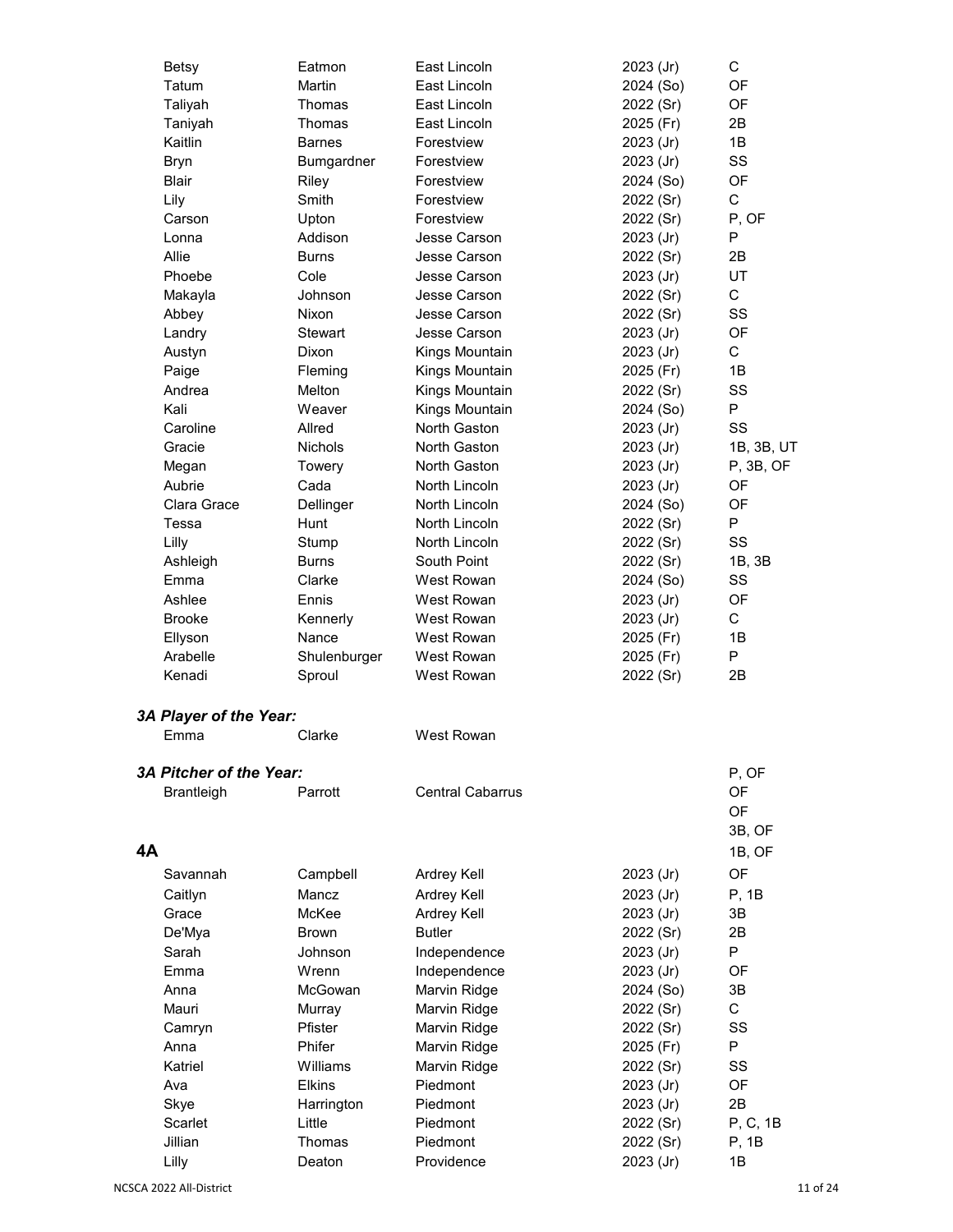| Ava             | Goodrich          | Providence       | $2023$ (Jr) | 3B, DP |
|-----------------|-------------------|------------------|-------------|--------|
| Emerson         | <b>McAllister</b> | Providence       | 2025 (Fr)   | 3B     |
| Ava             | McCauley          | Providence       | 2025 (Fr)   | P      |
| <b>Berkelev</b> | Whitten           | Providence       | $2023$ (Jr) | 2B     |
| Jocelyn         | Garcia            | Weddington       | $2023$ (Jr) | 1Β     |
| Chloe           | Luzarraga         | Weddington       | 2022 (Sr)   | 3B     |
| Madelyn         | Miller            | Weddington       | 2024 (So)   |        |
| Morgan          | Nayle             | Weddington       | 2023 (Jr)   |        |
| Jenna           | Borkey            | William A. Hough | 2022 (Sr)   |        |
| Madden          | McMahan-Waters    | William A. Hough | 2024 (So)   |        |
| Anna            | Partridge         | William A. Hough | 2023 (Jr)   |        |
|                 |                   |                  |             |        |

| Williams<br>Katriel | Marvin Ridge |
|---------------------|--------------|
|---------------------|--------------|

# *4A Pitcher of the Year:*

| Jillian | Tho |
|---------|-----|
|---------|-----|

omas Piedmont

# **District 7**

Counties: Alexander, Alleghany, Ashe, Avery, Burke, Caldwell, Catawba, Davie, Iredell, Surry,

Watauga, Wilkes, Yadkin

|    | Katelyn                   | Cozort    | Draughn            | 2023 (Jr) | OF         |
|----|---------------------------|-----------|--------------------|-----------|------------|
|    | Maddie                    | Crouch    | Draughn            | 2024 (So) | SS         |
|    | Maddison                  | Powell    | Draughn            | 2023 (Jr) | 2B         |
|    | Regan                     | Winkler   | Draughn            | 2022 (Sr) | C          |
|    | Chloe                     | Andrews   | <b>East Wilkes</b> | 2025 (Fr) | P          |
|    | Macie                     | Bell      | <b>East Wilkes</b> | 2022 (Sr) | 2B         |
|    | Kali                      | Cook      | <b>East Wilkes</b> | 2024 (So) | OF         |
|    | Abby                      | Hatley    | <b>East Wilkes</b> | 2024 (So) | SS         |
|    | Jayden                    | Hutchison | <b>East Wilkes</b> | 2024 (So) | C          |
|    | Kyleigh                   | Lane      | <b>East Wilkes</b> | 2024 (So) | 1B         |
|    | Summer                    | Fontana   | Starmount          | 2022 (Sr) | P          |
|    | Morgan                    | Lawson    | Starmount          | 2022 (Sr) | 3B         |
|    | Layken                    | Mathis    | Starmount          | 2023 (Jr) | SS         |
|    | Alli                      | Pardue    | Starmount          | 2022 (Sr) | OF         |
|    | 1A Co-Players of the Year |           |                    |           |            |
|    | Katelyn                   | Cozort    | Draughn            |           |            |
|    | Jayden                    | Hutchison | <b>East Wilkes</b> |           |            |
|    | 1A Pitcher of the Year    |           |                    |           |            |
|    | Summer                    | Fontana   | Starmount          |           |            |
|    |                           |           |                    |           |            |
| 2A |                           |           |                    |           |            |
|    | Avery                     | Alexander | <b>Bandys</b>      | 2025 (Fr) | 2B, SS, OF |
|    | Anneliese                 | Andrews   | <b>Bandys</b>      | 2022 (Sr) | OF         |
|    | Owyen                     | Lyall     | <b>Bandys</b>      | 2024 (So) | P          |
|    | Owyen                     | Lyall     | <b>Bandys</b>      | 2024 (So) | P, UT      |
|    | <b>Bailey</b>             | McClellan | <b>Bandys</b>      | 2022 (Sr) | C, 3B      |
|    | Caroline                  | McIntosh  | <b>Bandys</b>      | 2022 (Sr) | C, 2B      |
|    | Kenley                    | Rembert   | <b>Bandys</b>      | 2022 (Sr) | SS         |
|    | Ellie                     | Southern  | Forbush            | 2025 (Fr) | P          |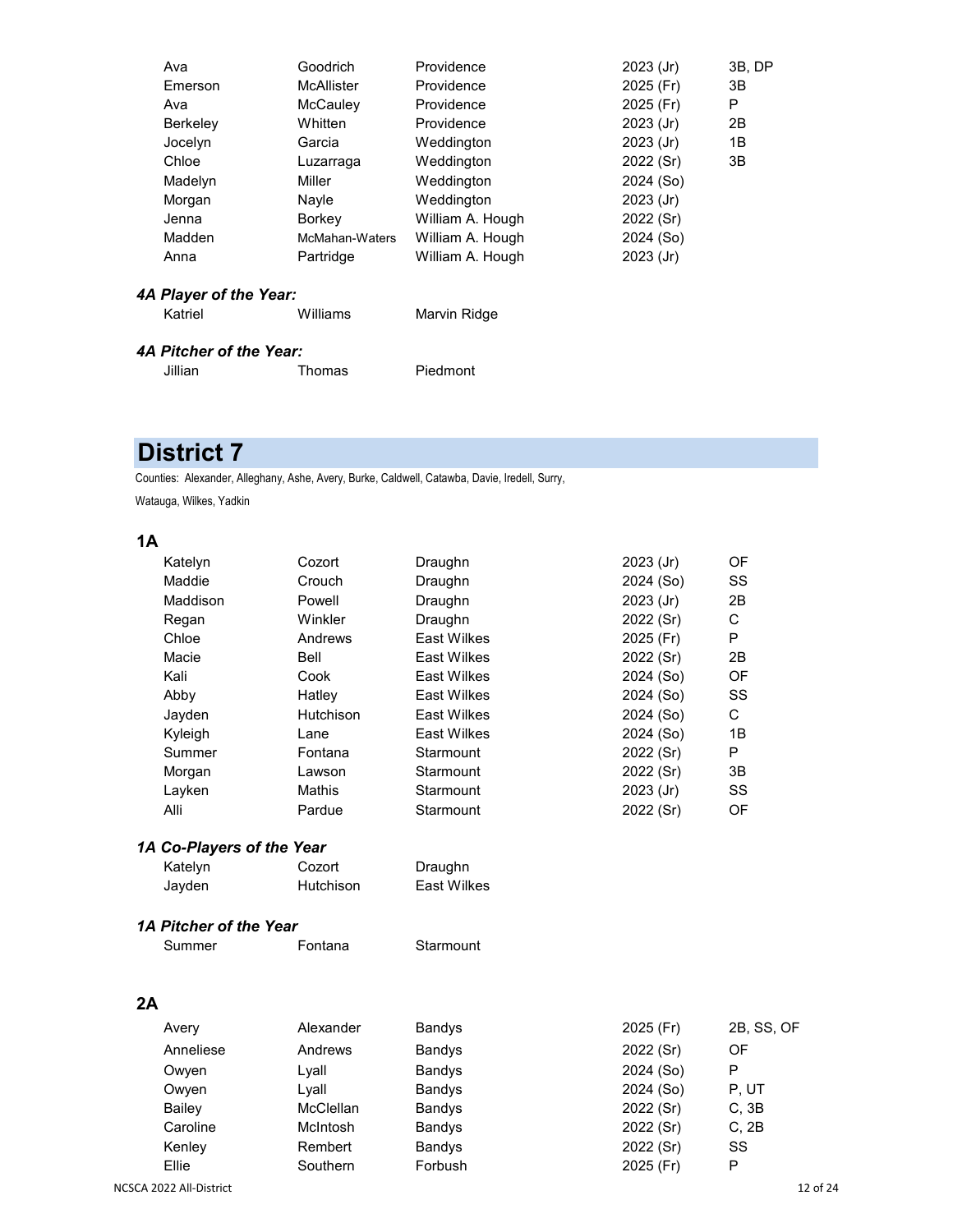| Aleah      | Ikard             | Maiden                | 2023 (Jr)   | OF        |
|------------|-------------------|-----------------------|-------------|-----------|
| Macy       | Michael           | Maiden                | 2024 (So)   | SS        |
| Tristan    | Smalling          | Maiden                | $2023$ (Jr) | P         |
| Averie     | Waddell           | Maiden                | 2024 (So)   | C         |
| Marleigh   | Carswell          | Patton                | 2025 (Fr)   | P         |
| Cierra     | Lail              | Patton                | 2022 (Sr)   | OF        |
| Katie      | Lail              | Patton                | 2024 (So)   | <b>OF</b> |
| Bridget    | <b>Patrick</b>    | Patton                | 2022 (Sr)   | P. 1B     |
| Reagin     | Luby              | Pine Lake Preparatory | 2022 (Sr)   | 3B        |
| Ashley     | Marchitelli       | Pine Lake Preparatory | 2022 (Sr)   | SS        |
| Alli       | Mullen            | Pine Lake Preparatory | 2022 (Sr)   | 0F        |
| Alexandrya | Bell              | <b>West Caldwell</b>  | 2022 (Sr)   | 3B        |
| Abigail    | Bowman            | <b>West Caldwell</b>  | 2025 (Fr)   | P, OF     |
| Lyndsey    | <b>Brookshire</b> | <b>West Caldwell</b>  | 2024 (So)   | C         |
| Tori       | Davis             | <b>West Caldwell</b>  | $2023$ (Jr) | <b>OF</b> |
| Presley    | Dancy             | West Wilkes           | 2022 (Sr)   | C         |
| Madison    | Fletcher          | West Wilkes           | 2025 (Fr)   | 2B        |
| Lily       | Profitt           | West Wilkes           | 2024 (So)   | P, 1B     |
| Kasey      | Triplett          | West Wilkes           | 2022 (Sr)   | SS        |
|            |                   |                       |             |           |

| West Wilkes<br>Madison<br>Fletcher |
|------------------------------------|
|------------------------------------|

#### *2A Pitcher of the Year*

Lily **Profitt** West Wilkes

## **3A**

| Ally      | Greer         | Ashe County   | 2025 (Fr)   | C, SS     |
|-----------|---------------|---------------|-------------|-----------|
| Gwyneth   | Wood          | Ashe County   | 2022 (Sr)   | 1B        |
| Kaitlyn   | Leonhardt     | Fred T. Foard | 2022 (Sr)   | SS        |
| Alyssa    | Smith         | Fred T. Foard | $2023$ (Jr) | P, UT     |
| Riley     | Vogel         | Fred T. Foard | 2024 (So)   | C         |
| Sarah     | Armentrout    | Freedom       | 2022 (Sr)   | 3B        |
| Daniell   | Robinson      | Freedom       | 2025 (Fr)   | P, DP     |
| Tristan   | Silva-Juarez  | Freedom       | 2024 (So)   | С         |
| Jasmine   | Webb          | Freedom       | 2022 (Sr)   | C, OF     |
| Parker    | Boggs         | Hibriten      | 2025 (Fr)   | 3B        |
| Cady      | Ferguson      | Hibriten      | $2023$ (Jr) | <b>OF</b> |
| Anna      | Reeves        | Hibriten      | 2022 (Sr)   | P         |
| Zoey      | Walker        | Hibriten      | $2023$ (Jr) | 2B, SS    |
| Kami      | <b>Bolick</b> | Hickory       | 2024 (So)   | 1B        |
| Monnie    | <b>Byrd</b>   | Hickory       | 2024 (So)   | OF        |
| Mackenzie | Hammons       | Hickory       | $2023$ (Jr) | 3B        |
| Abby      | Puett         | Hickory       | 2024 (So)   | SS        |
| Martha    | Parlier       | North Iredell | 2024 (So)   | SS        |
| Mayson    | Lail          | St. Stephens  | 2022 (Sr)   | P         |
| Kaylee    | Chapman       | West Iredell  | 2023 (Jr)   | OF        |
|           |               |               |             |           |

# *3A Player of the Year*

Riley **Vogel** Fred T. Foard

# *3A Pitcher of the Year*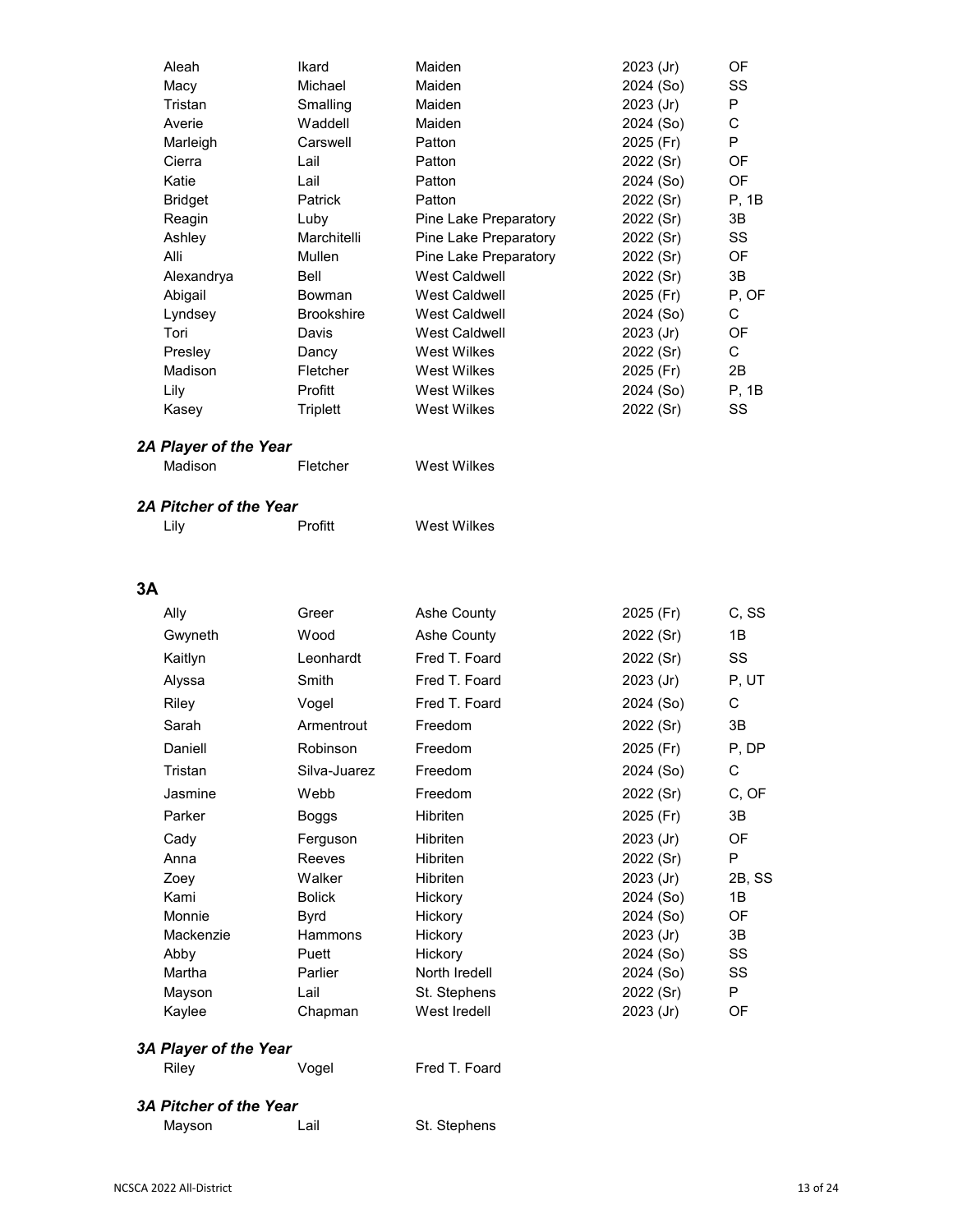#### **4A** Faith Carrigan Alexander Central 2022 (Sr) P Kenzie Church Alexander Central 2024 (So) SS Kirstyn Herman Alexander Central 2024 (So) C Peyton Price Alexander Central 2022 (Sr) 2B Abby Teague Alexander Central 2022 (Sr) OF Sydney Dirks Davie County 2023 (Jr) 2B London Dirks Davie County 2022 (Sr) 3B Audrea Fowler Davie County 2024 (So) OF Melanie Gobble Davie County 2023 (Jr) OF Summer Simpson Davie County 2023 (Jr) SS Samantha Ladowski Lake Norman 2022 (Sr) SS Linda Moore Lake Norman 2022 (Sr) P Kendall Robinson Lake Norman 2023 (Jr) OF Hannah Rongo Lake Norman 2022 (Sr) 3B Haleia Sweifach Lake Norman 2023 (Jr) UT Emily **Dudley Mooresville 2023 (Jr)** 1B Ellie Goins Mooresville 2022 (Sr) SS Bentli Meadows Mooresville 2023 (Jr) C Murphy Mooresville 2025 (Fr) OF Brooke Piper Mooresville 2023 (Jr) 3B Campbell Schaen Mooresville 2024 (So) P Lauren Vanderpool Mooresville 2024 (So) 2B Kaylee **Anderson** South Caldwell **2023** (Jr) C, OF Kadie Becker South Caldwell 2023 (Jr) P Kennedy Crouch South Caldwell 2024 (So) 1B Brooklynn Johnson South Caldwell 2025 (Fr) OF Claire Long South Iredell 2022 (Sr) SS Kaycee Pitcher South Iredell 2022 (Sr) C

## *4A Co-Players of the Year*

Sydney Dirks Davie County Ellie Goins Mooresville

#### *4A Pitcher of the Year*

Faith Carrigan Alexander Central

# **District 8**

Counties: Buncombe, Cherokee, Clay, Graham, Haywood, Henderson, Jackson, Macon, Madison, McDowell, Mitchell, Polk, Rutherford, Swain, Transylvania, Yancey

|    | Memory<br>Zoie<br>Maddie<br>Haileigh | Frapp<br>Shuler<br><b>Spates</b><br>Woodard | Robbinsville<br>Robbinsville<br>Swain County<br>Swain County | 2024 (So)<br>2024 (So)<br>$2023$ (Jr)<br>$2023$ (Jr) | P. 3B<br>SS<br>SS<br>1B |  |  |
|----|--------------------------------------|---------------------------------------------|--------------------------------------------------------------|------------------------------------------------------|-------------------------|--|--|
|    | 1A Player of the Year:               |                                             |                                                              |                                                      |                         |  |  |
|    | Zoie                                 | Shuler                                      | Robbinsville                                                 |                                                      |                         |  |  |
|    | 1A Pitcher of the Year:              |                                             |                                                              |                                                      |                         |  |  |
|    | Memory                               | Frapp                                       | Robbinsville                                                 |                                                      |                         |  |  |
| 2A |                                      |                                             |                                                              |                                                      |                         |  |  |
|    | Carissa                              | Bailey                                      | Chase                                                        | 2024 (So)                                            | 1B                      |  |  |
|    | Christian                            | Beaver                                      | Chase                                                        | $2023$ (Jr)                                          | P                       |  |  |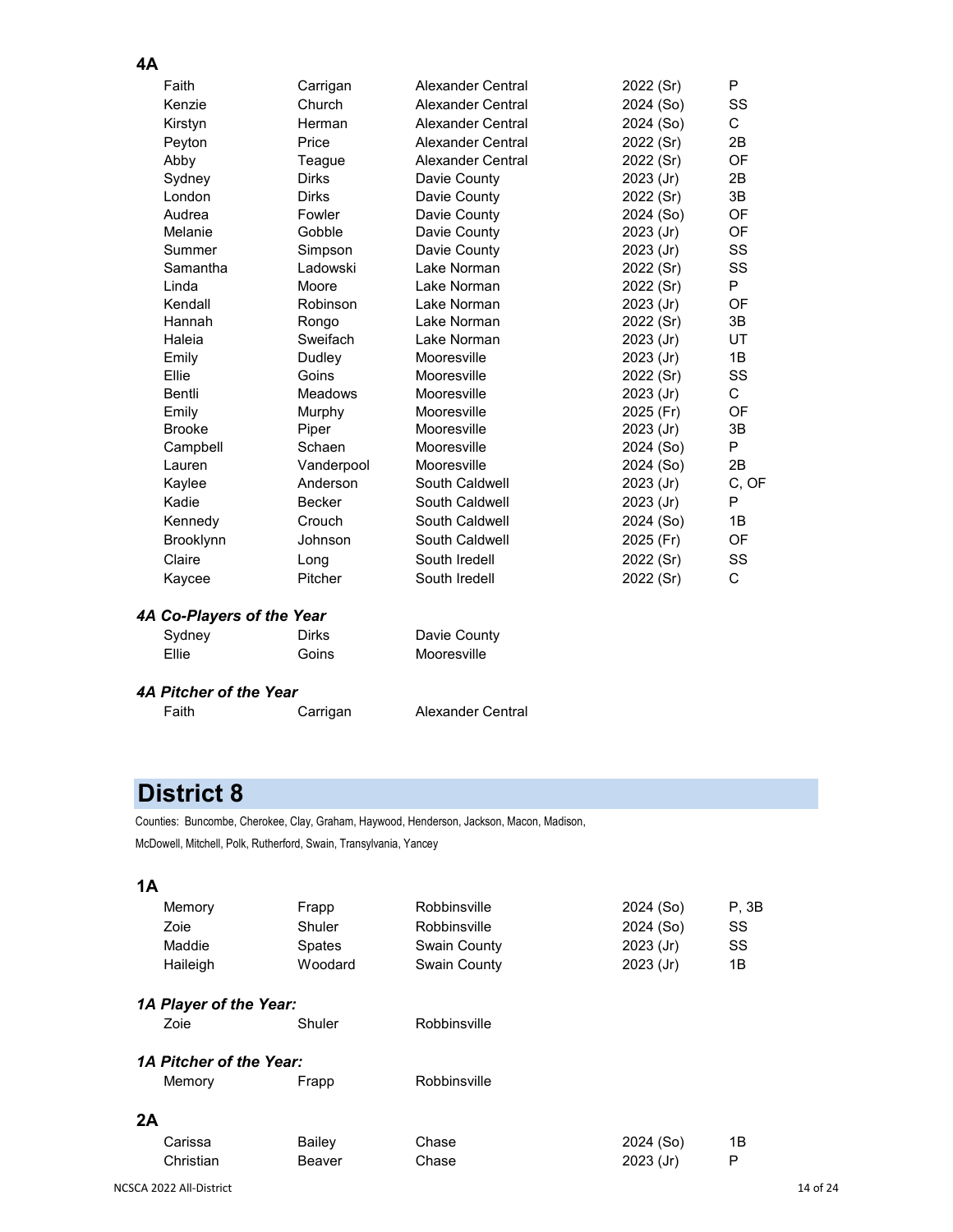| Myra     | Beaver         | Chase                  | 2025 (Fr)   | 3B        |
|----------|----------------|------------------------|-------------|-----------|
| Mykah    | Holland        | Chase                  | 2022 (Sr)   | С         |
| Montana  | Honeycutt      | Chase                  | 2025 (Fr)   | <b>UT</b> |
| Zaley    | Packett        | Chase                  | 2024 (So)   | SS, UT    |
| Jenna    | Davis          | <b>East Rutherford</b> | 2022 (Sr)   | OF        |
| Jaylee   | Henline        | <b>East Rutherford</b> | 2022 (Sr)   | С         |
| Hayley   | Lawing         | <b>East Rutherford</b> | 2022 (Sr)   | P         |
| Halle    | McFarland      | East Rutherford        | $2023$ (Jr) | 2B        |
| Ashleigh | Pacheco        | <b>East Rutherford</b> | 2022 (Sr)   | 1B        |
| Cagney   | Pruett         | <b>East Rutherford</b> | 2024 (So)   | OF        |
| Mia      | <b>Bradley</b> | Polk County            | 2025 (Fr)   | SS        |
| Sarah    | Vitale         | Polk County            | 2025 (Fr)   | P. 3B     |
| Macy     | Greene         | R-S Central            | 2022 (Sr)   | OF        |
| Logan    | Harris         | R-S Central            | 2023 (Jr)   | P         |
| Emily    | Huddleston     | R-S Central            | $2023$ (Jr) | 3B        |
| Ali      | Parton         | R-S Central            | 2022 (Sr)   | OF        |
| Lani     | Warren         | R-S Central            | $2023$ (Jr) | С         |

None Selected

#### *2A Pitcher of the Year:*

Hayley **Lawing** East Rutherford

# **3A**

| Olivia     | <b>Birchard</b> | Franklin       | 2024 (So) | C          |
|------------|-----------------|----------------|-----------|------------|
| Abby       | Carpenter       | Franklin       | 2023 (Jr) | 3B         |
| <b>Bre</b> | Carver          | Franklin       | 2024 (So) | 1B         |
| Tori       | Ensley          | Franklin       | 2023 (Jr) | SS         |
| Bethany    | <b>Jenkins</b>  | Franklin       | 2022 (Sr) | <b>DP</b>  |
| Avery      | Moffitt         | Franklin       | 2024 (So) | OF         |
| Cheyenne   | Cable           | North Buncombe | 2022 (Sr) | SS         |
| Kiersten   | Gosnell         | North Buncombe | 2024 (So) | 2B         |
| Shayna     | Higgins         | North Buncombe | 2024 (So) | 3B         |
| McKenzie   | Jones           | North Buncombe | 2022 (Sr) | OF         |
| Julianna   | Mendoza         | North Buncombe | 2023 (Jr) | C          |
| Addison    | Norton          | North Buncombe | 2022 (Sr) | OF         |
| Karlyn     | <b>Pickens</b>  | North Buncombe | 2022 (Sr) | P          |
| Peyton     | Whitson         | North Buncombe | 2024 (So) | 1B         |
| Bailey     | Cloer           | Smoky Mountain | 2023 (Jr) | 1B         |
| Alannah    | Hopkins         | Smoky Mountain | 2022 (Sr) | P, UT      |
| Riya       | Patel           | Smoky Mountain | 2022 (Sr) | OF         |
| Kennedy    | Stewman         | Smoky Mountain | 2022 (Sr) | C, SS      |
| Megan      | <b>Broome</b>   | West Henderson | 2023 (Jr) | 1B         |
| Mellany    | Garcia          | West Henderson | 2023 (Jr) | P          |
| Kayden     | Lyda            | West Henderson | 2025 (Fr) | SS, OF, UT |
| LaShea     | Morlu           | West Henderson | 2024 (So) | OF         |
| Madeline   | Sidorovic       | West Henderson | 2022 (Sr) | C          |
| Camryn     | Smith           | West Henderson | 2023 (Jr) | 2B         |
|            |                 |                |           |            |

# *3A Player of the Year:*

Tori **Ensley** Franklin

- *3A Pitcher of the Year:*
	- Karlyn Pickens North Buncombe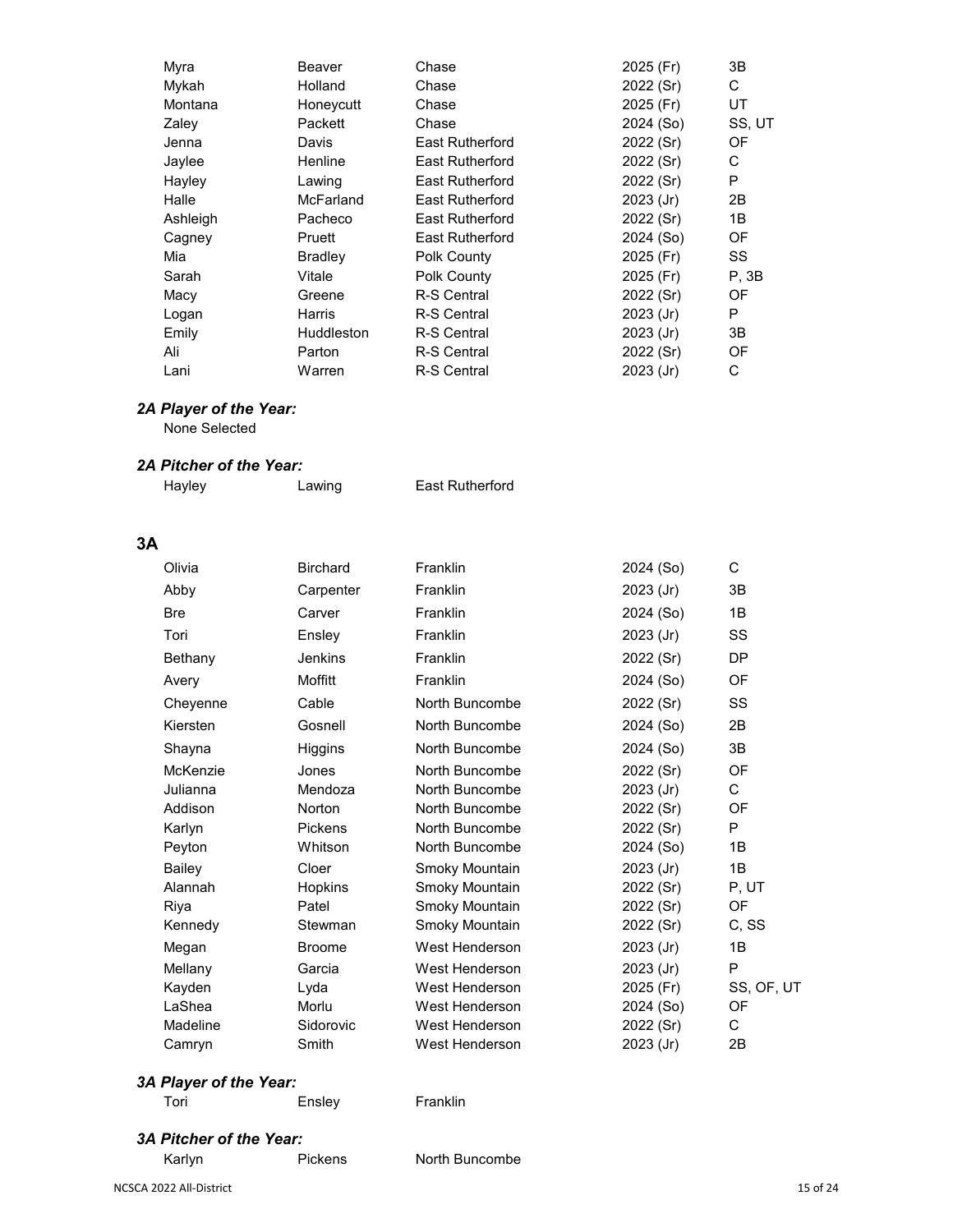# **4A**

| Gracelyn | Rice     | McDowell | $2023$ (Jr) | С      |
|----------|----------|----------|-------------|--------|
| Maris    | Suttles  | McDowell | 2024 (So)   | 1B     |
| Miranda  | Wall     | McDowell | 2025 (Fr)   | 3B     |
| Emma     | Washburn | McDowell | 2024 (So)   | SS. OF |
| Abigail  | Wvatt    | McDowell | 2024 (So)   | OF     |
| Sage     | Young    | McDowell | 2025 (Fr)   | SS     |

#### *4A Player of the Year:*

Gracelyn Rice McDowell

## *4A Pitcher of the Year:*

None Selected